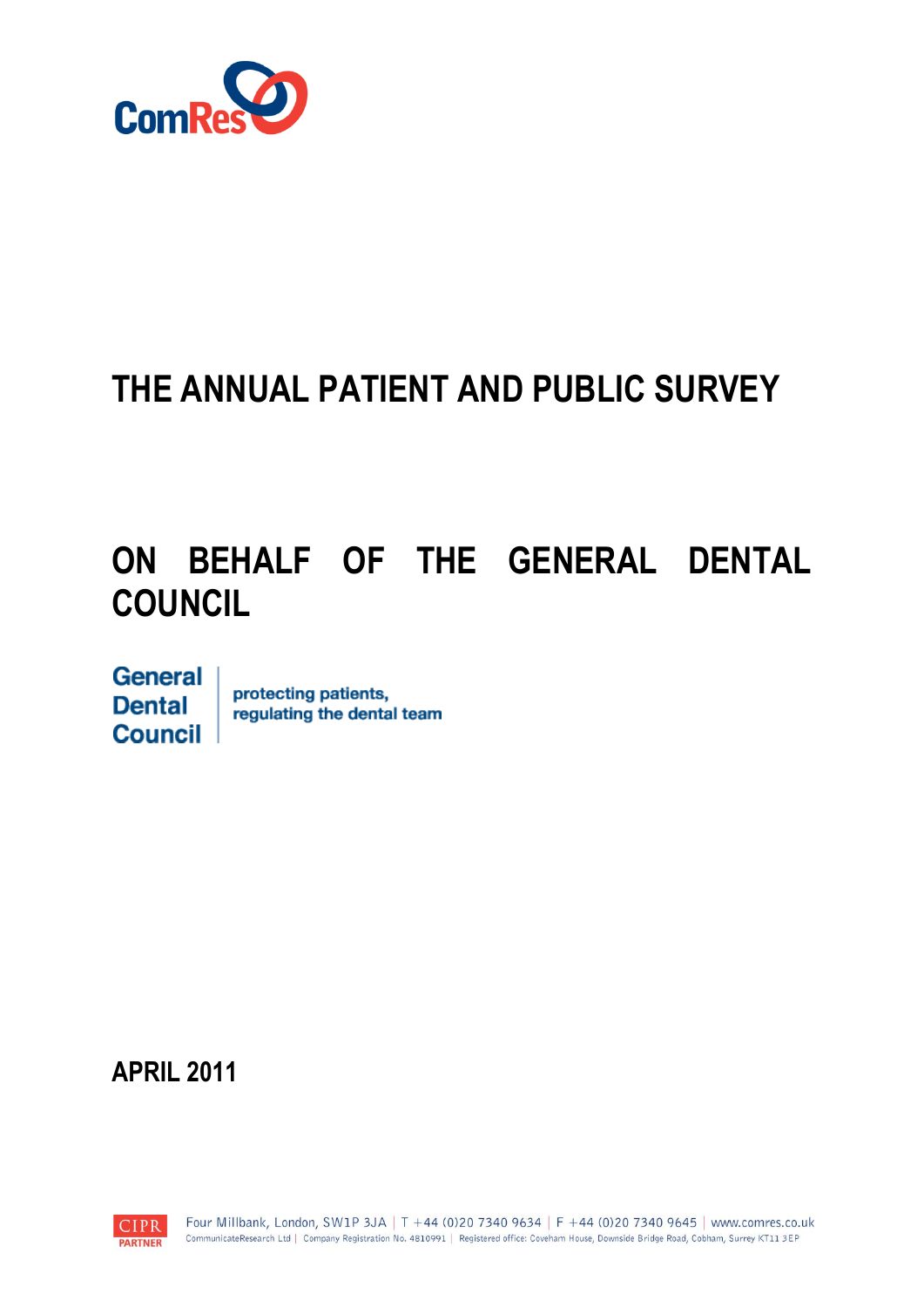

| <b>CONTENTS</b>                                            |    |
|------------------------------------------------------------|----|
| <b>INTRODUCTION</b>                                        | 3  |
| <b>METHODOLOGY</b>                                         | 4  |
| <b>EXECUTIVE SUMMARY</b>                                   | 5  |
| <b>SECTION ONE: PUBLIC AND PATIENT USE OF DENTISTS</b>     | 7  |
| <b>SECTION TWO: ATTITUTDES TO DENTAL REGULATION</b>        | 10 |
| <b>SECTION THREE: AWARENESS OF DENTAL REGULATION</b>       | 12 |
| <b>SECTION FOUR: GDC PERFORMANCE</b>                       | 14 |
| <b>SECTION FIVE: COMPLAINTS PROCEDURE</b>                  | 17 |
| <b>SECTION SIX: GDC COMMUNICATIONS</b>                     | 20 |
| <b>SECTION SEVEN: STANDARDS AND DENTAL PROFESSIONALISM</b> | 25 |
| <b>SECTION EIGHT: DENTAL INDEMNITY AND REFERRALS</b>       | 32 |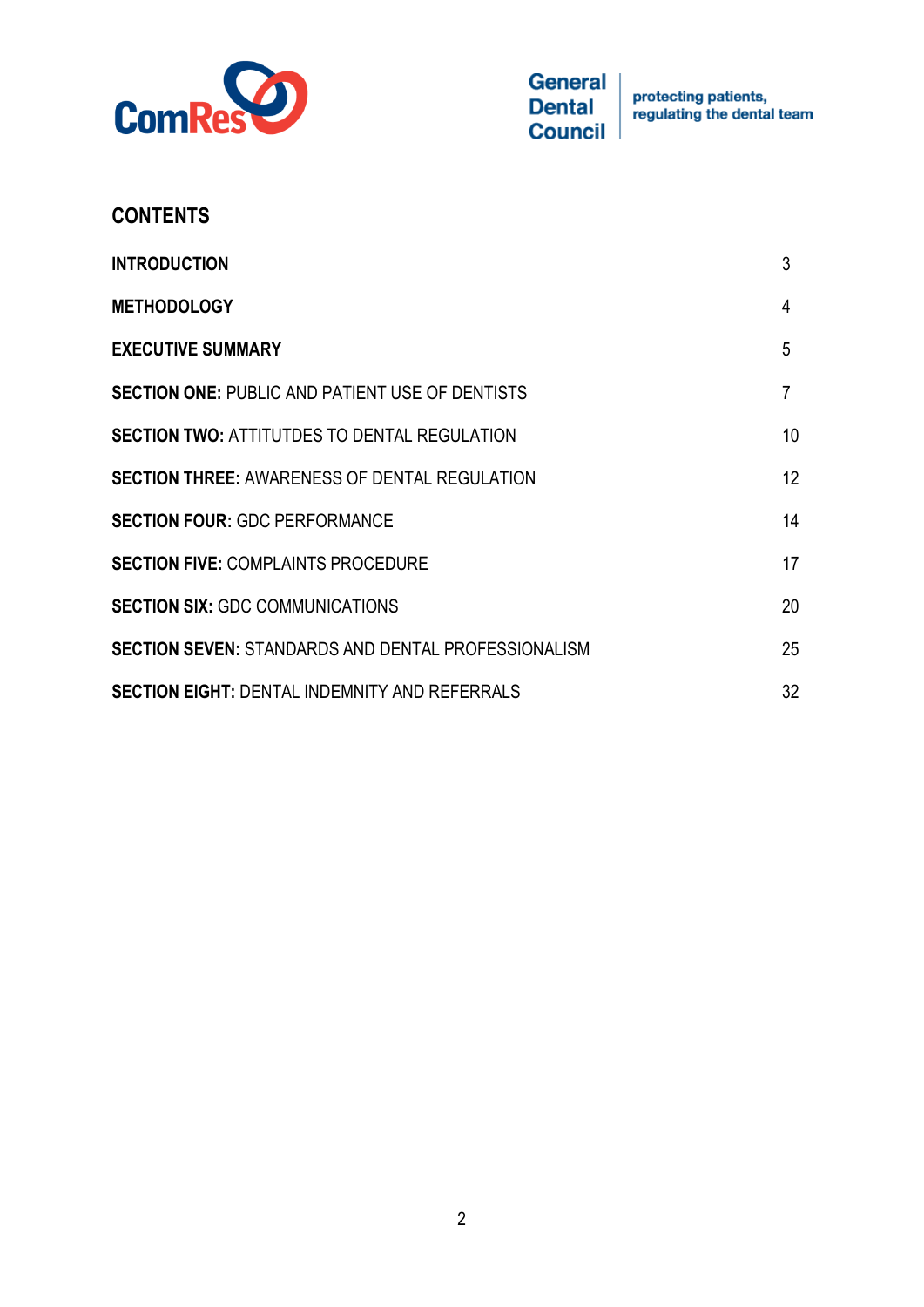

# **INTRODUCTION**

As an organisation independent of the Government and National Health Service, the GDC is oversees the regulation of dentistry in the United Kingdom. All dental care professionals are represented by the GDC. It seeks to protect the public and effectively regulate the industry.

ComRes was commissioned by the GDC to conduct the Annual Patient and Public Survey aimed at gaining patient and public understanding of the dental profession generally and the GDC specifically. The following objectives were addressed:

- To capture **public** and **patient** awareness and perceptions of the GDC.
- To provide the GDC with a snapshot of how **patients** and the **public** at large view particular policy initiatives that are being developed by the GDC.
- To test **public** views and levels of understanding of core issues that are currently prevalent within the dentistry profession, including regulation.
- To benchmark the GDC's reputation against comparator organisations.  $\bullet$

## *Overall, this research will inform the direction of the GDC"s 2010-2014 Corporate Strategy.*

This research establishes a set of questions which will provide a benchmark to be tracked in future waves of the research. In addition, there are a series of topical questions for this year. These will change with time and will therefore be amended in subsequent waves. This year's topical questions include the following issues:

- Dental indemnity
- **Referrals**
- Professionalism
- Display of GDC registration
- Confidence in treatment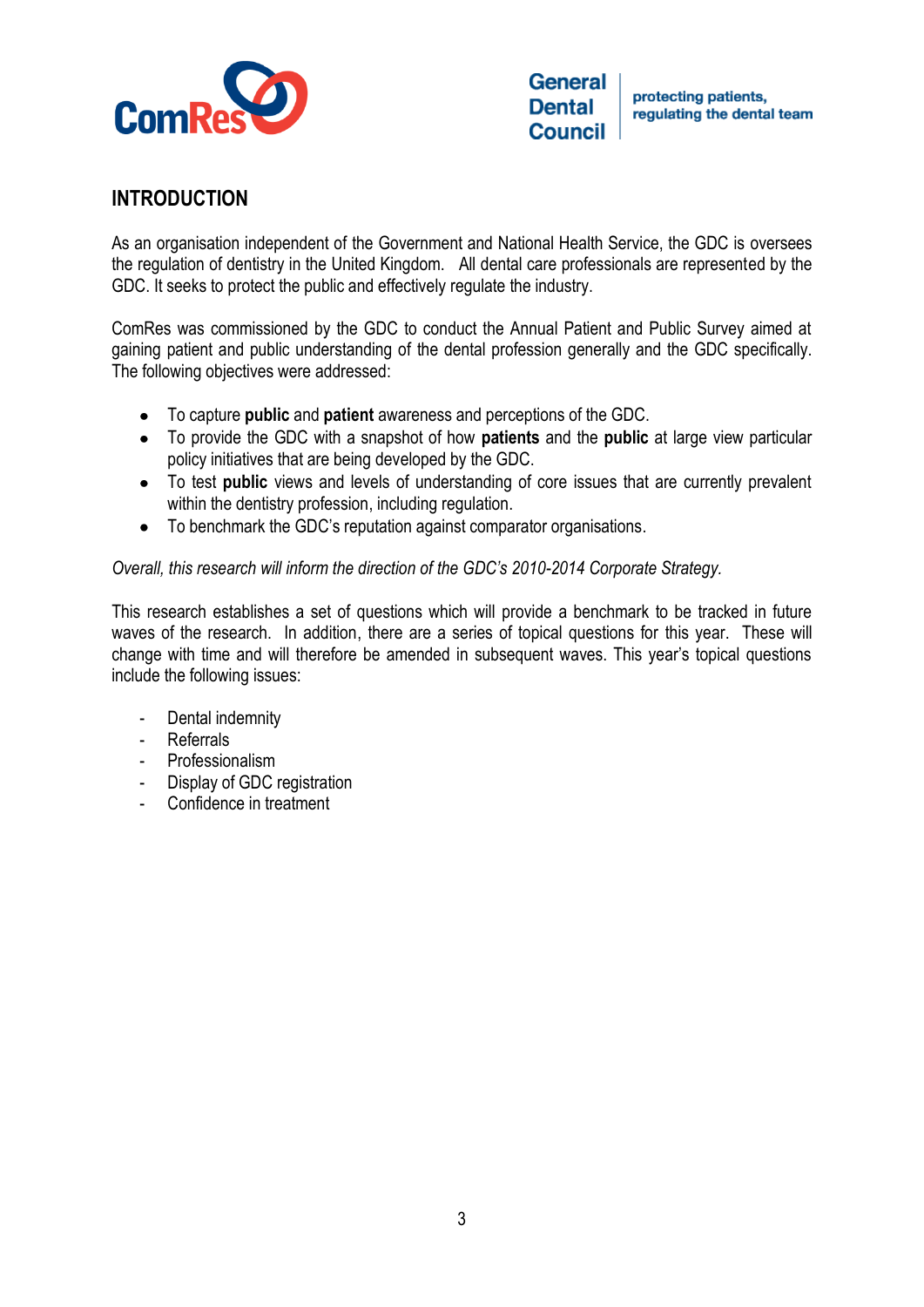

# **METHODOLOGY**

ComRes conducted a face to face survey of 1531 adults across the UK between 8th and 17th April 2011. Data were weighted to be representative of all adults. An additional booster sample was conducted in Northern Ireland so as to ensure a robust sample size of 100 people was reached. ComRes is a member of the British Polling Council and abides by its rules.

## **Guidelines for the public use of survey results**

ComRes is a member of the British Polling Council and abides by its rules [\(www.britishpollingcouncil.org\)](http://www.britishpollingcouncil.org/). This commits us to the highest standards of transparency.

The BPC's rules state that all data and research findings made on the basis of surveys conducted by member organisations that enter the public domain, must include reference to the following:

- $\triangleright$  The company conducting the research (ComRes)
- $\triangleright$  The client commissioning the survey
- $\triangleright$  Dates of interviewing
- $\triangleright$  Method of obtaining the interviews (e.g. in-person, post, telephone, internet)
- $\triangleright$  The universe effectively represented (all adults, voters etc)
- $\triangleright$  The percentages upon which conclusions are based
- $\triangleright$  Size of the sample and geographic coverage.

Published references (such as a press release) should also show a web address where full data tables may be viewed, and they should also show the complete wording of questions upon which any data that has entered the public domain are based.

All press releases or other publications must be checked with ComRes before use. ComRes requires 48 hours to check a press release unless otherwise agreed.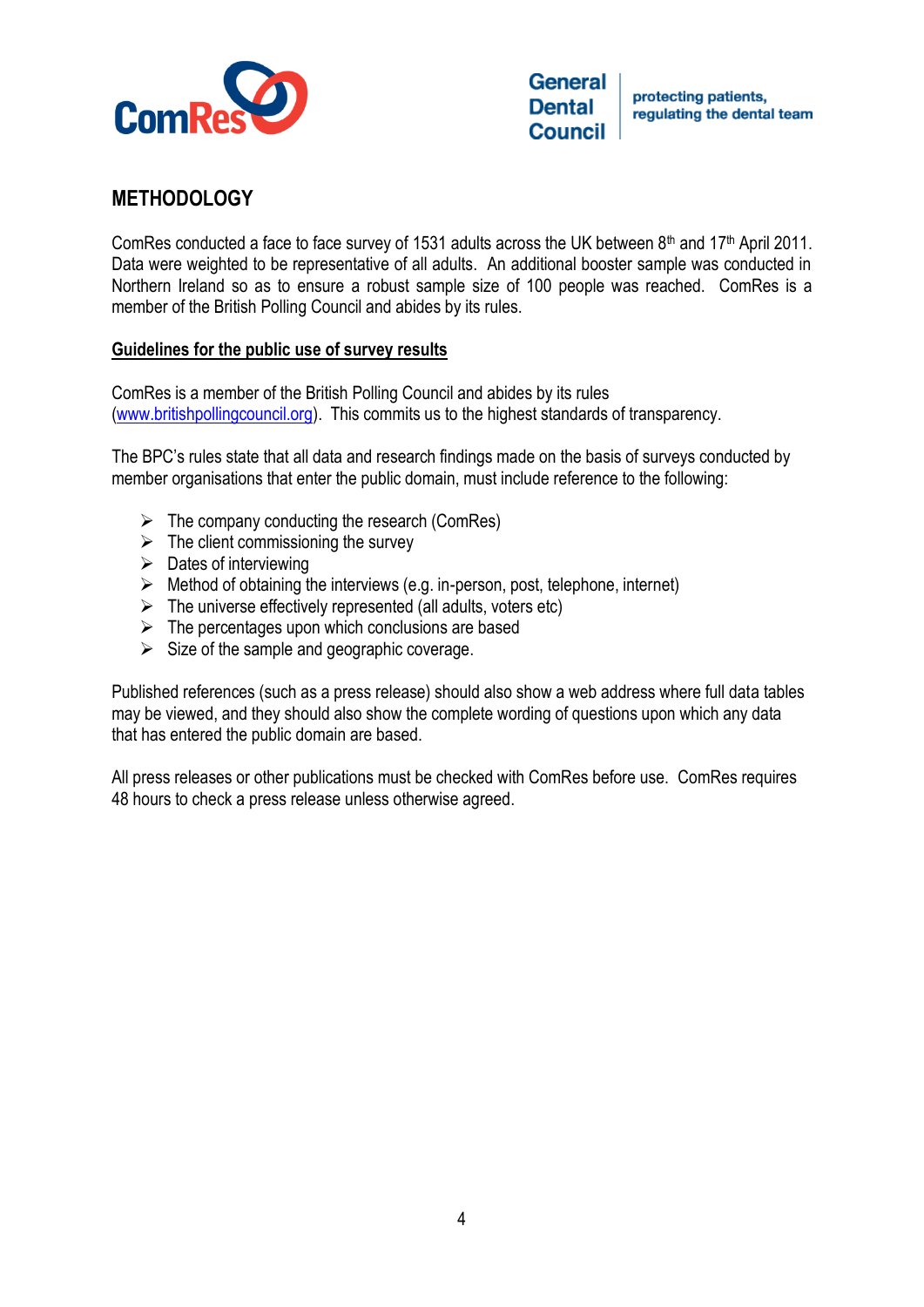

protecting patients. regulating the dental team

# **EXECUTIVE SUMMARY**

In the last twelve months, **65% of the UK population have visited a dentist.** This research demonstrates that the public cares that the dentistry profession is well regulated and provides highquality treatment. However, it is also evident that the public does not have a clear understanding of who the GDC is and what its role and functions are. Indeed, **while there is an encouraging level of trust and satisfaction among people towards their own dentists and dental care professionals, there is an opportunity for the GDC to increase its awareness and boost its profile among the public.** By bridging this gap the GDC can position itself as the regulator and leader in ensuring high standards in the profession.

Overall, 69% of the population believe that dentists are regulated – more than for most medical professions (apart from doctors). However, just **11% of people are able to correctly identify the General Dental Council as the body responsible for regulation.** In fact, people are most likely to associate the British Dental Association with responsibility for regulating the profession (44%).

One in four people had definitely or probably heard of the GDC before this research was conducted, but **70% say that they have not heard of the GDC**. While this is a challenge that the GDC will need to address, people who are already aware of the GDC are fairly confident that it is effective at regulating the profession. Similarly, people who know the GDC are confident that professionals are adhering to the rules laid out by the GDC.

**The roles and functions that the GDC carries out are all considered to be very important by members of the public.** When it comes to the registration of dentists and dental care professionals, it is evident that there is some lack of understanding among the public as to what the process entails, yet more than 60% of people believe it is true that there is a publically available register and that only qualified dentists registered with the GDC can practise in the UK.

The public believe that regulation and registration of dentists are important. However, **44% of dental patients do not check whether their dentist or dental care professional is qualified to treat them** - many simply assume that this is they are qualified.

When looking at addressing concerns or complaints, it is encouraging that the General Dental Council is the organisation most likely to be contacted – 24% of people would approach the GDC if they had a complaint about a dental professional. Most people (70%) are confident that any complaint about dentistry treatment would be resolved; however patients are more likely, than the wider public, to be confident that this would be the case.

**The most effective way for the General Dental Council to communicate with the public is through providing information in dental surgeries, or through dental professionals themselves.** Indeed, of those people who are already aware of the GDC they tend to have heard of the GDC primarily through information at the surgery or through their dentist or dental care professional. Although other media sources (e.g. television and newspapers) are useful to improve awareness, contact through the dental practice or dental professional is also considered to be the best for getting information to members of the public about both the GDC and the Dental Complaints Service.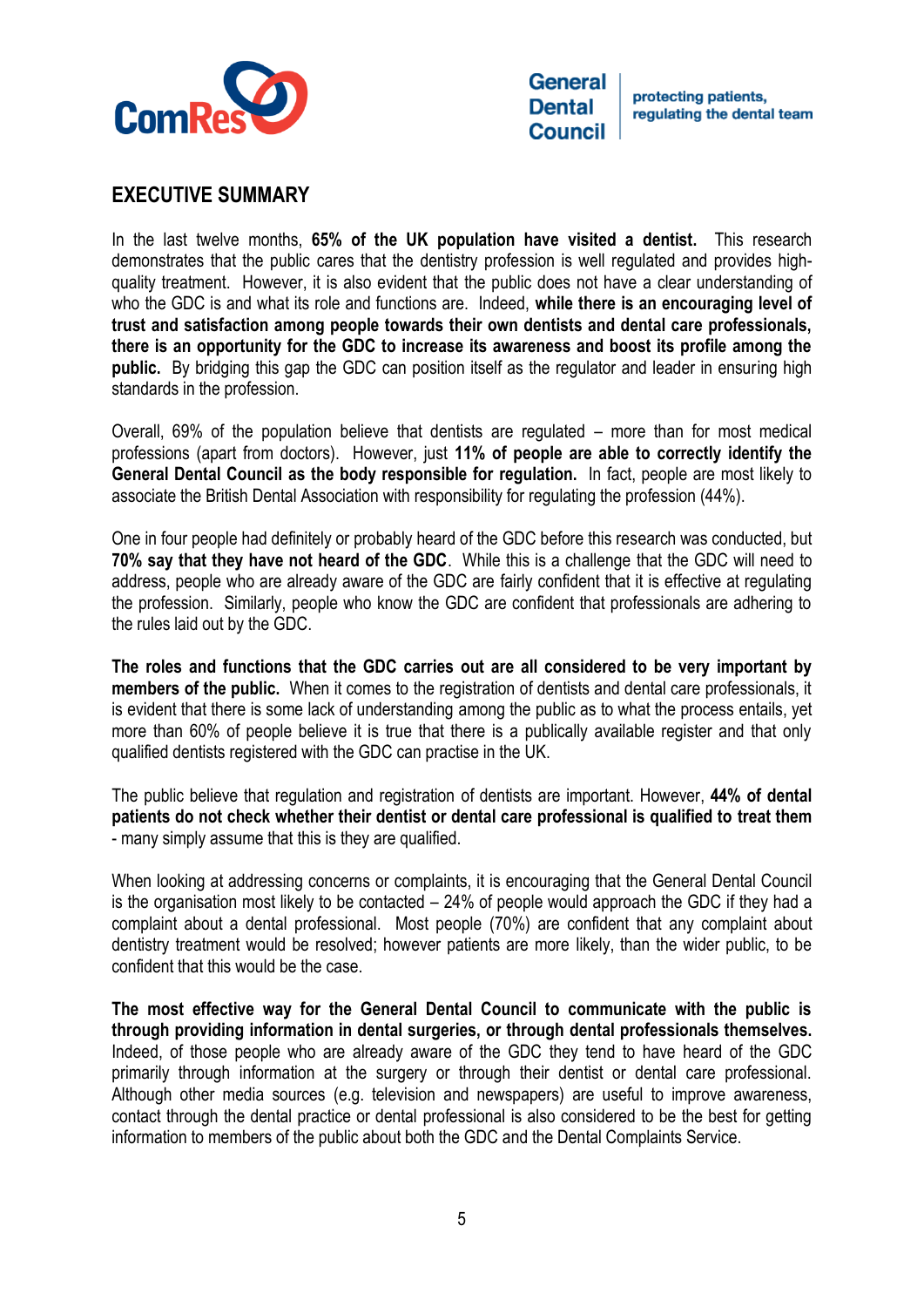

protecting patients. regulating the dental team

**When examining what gives patients confidence in their dentistry professionals, it is evident that the quality of care, professionalism and cleanliness of the staff and workplaces are key.** An individual's experience of receiving treatment is likely to be an important factor in giving them confidence in their dentist than the administration side of dental records; and also more important than registration, professional affiliation and accreditation – although these are not unimportant.

Encouragingly for the GDC, 60% of people are more likely to feel confident in their dentist or dental professional if they display their GDC registration. In particular, people would like to see the registration displayed in the practice or waiting room.

**The majority of patients are confident in (94%) and satisfied with (95%) the dental treatment that they have received.** Primarily, this is down to their experience of high-quality and professional care. Good communication with patients and information on treatments and cost is also important for patients.

In the topical part of the survey, we also addressed the issue of dental indemnity. Overall, around one in three people are aware that they can recover costs if they suffer damage in dental treatments, but 65% of people are not aware of this. However, it is evident that this is an important issue for the public as 81% of people believe that it is very important that dentists are required by law to have insurance to cover them for any claims made against them.

Opinion is split, however, over the issue of referrals for dental care professionals (e.g. hygienists and therapists) from dentists. **48% of people prefer the current system, while 41% would prefer to have more choice to be able to go directly to a dental care professional without a referral.** This is mainly because people would prefer choice and the convenience of finding a professional themselves.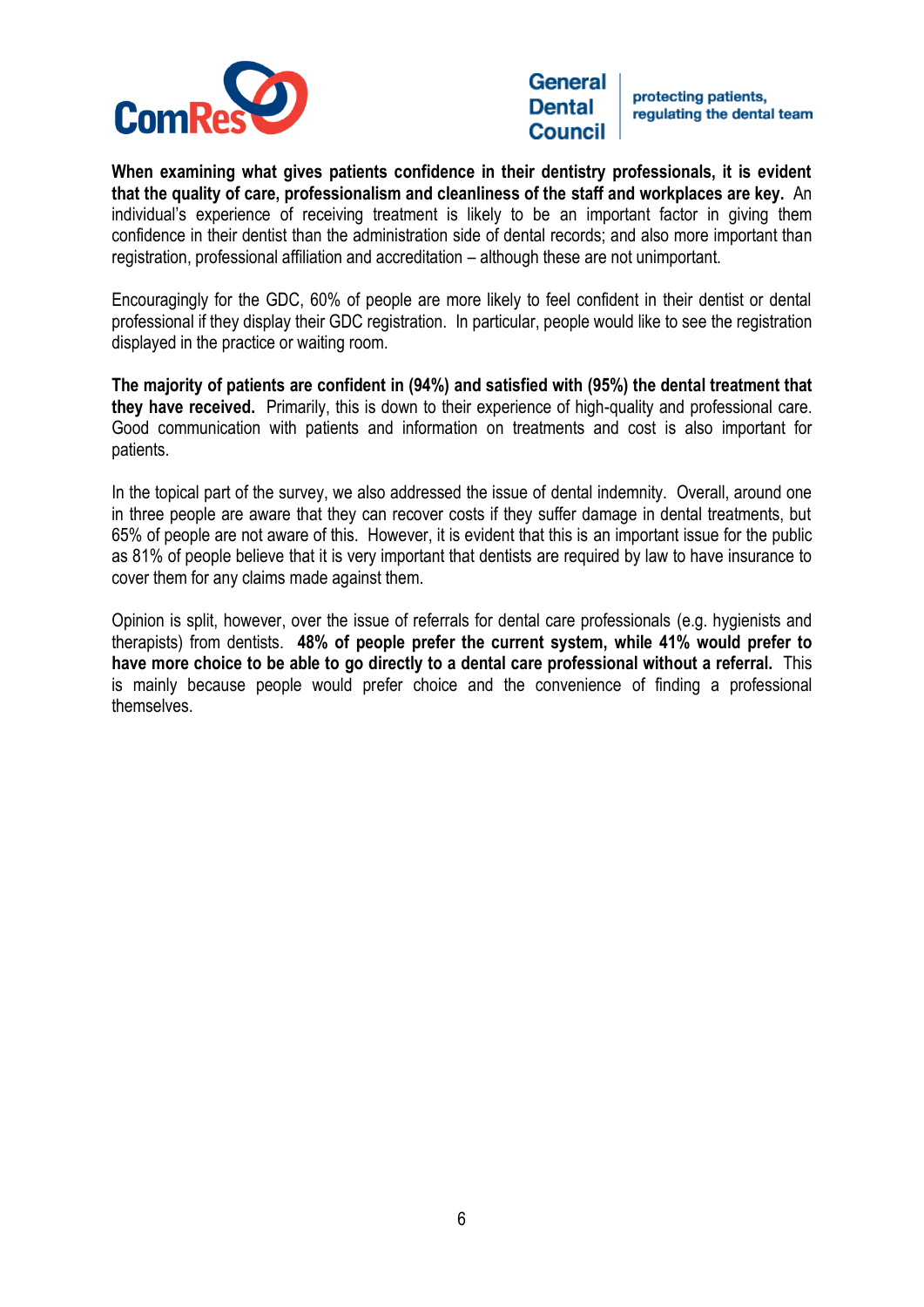

# **SECTION ONE: PUBLIC AND PATIENT USE OF DENTISTS**

In order to segment the sample and to understand the current use of dentists in the UK, members of the public were asked about their current patterns of visiting dentists. This question is also used to identify those who we subsequently classify as '*patients",* (those visiting the dentist in the last twelve months), or those defined as *"public"* (those who have not visited the dentist in the last twelve months).

## **1.1 Use of Dentists**

## **A. When was the last time you went to the dentist?**

As can be seen in the chart below, more than half (53%) of the UK population has visited the dentist in the last six months and a further 12% have visited in the last 7 to 12 months. Therefore, two thirds of the population (65%) have been dental patients in the last twelve months. This group will be analysed in detail throughout the report.

One in ten people do not go to the dentist or have never been to the dentist.



#### **Figure 1.1: Time of last dentist visit Base: All people**

There is a trend by social group: while 74% of people in social group AB have visited the dentist in the last 12 months, this decreases to 56% of people in social group DE.

|                                                                                                                |                                                                                                                       | ∩∩<br><b>START</b>     |      |
|----------------------------------------------------------------------------------------------------------------|-----------------------------------------------------------------------------------------------------------------------|------------------------|------|
| and the state of the state of the state of the state of the state of the state of the state of the state of th |                                                                                                                       | <b>Service Service</b> | ㄷㄷㅇ/ |
| 710/                                                                                                           | <b>Contract Contract Contract Contract Contract Contract Contract Contract Contract Contract Contract Contract Co</b> | <b>Service Service</b> |      |

Women are more likely than men to have visited the dentist in the last 12 months – 70% and 61% respectively.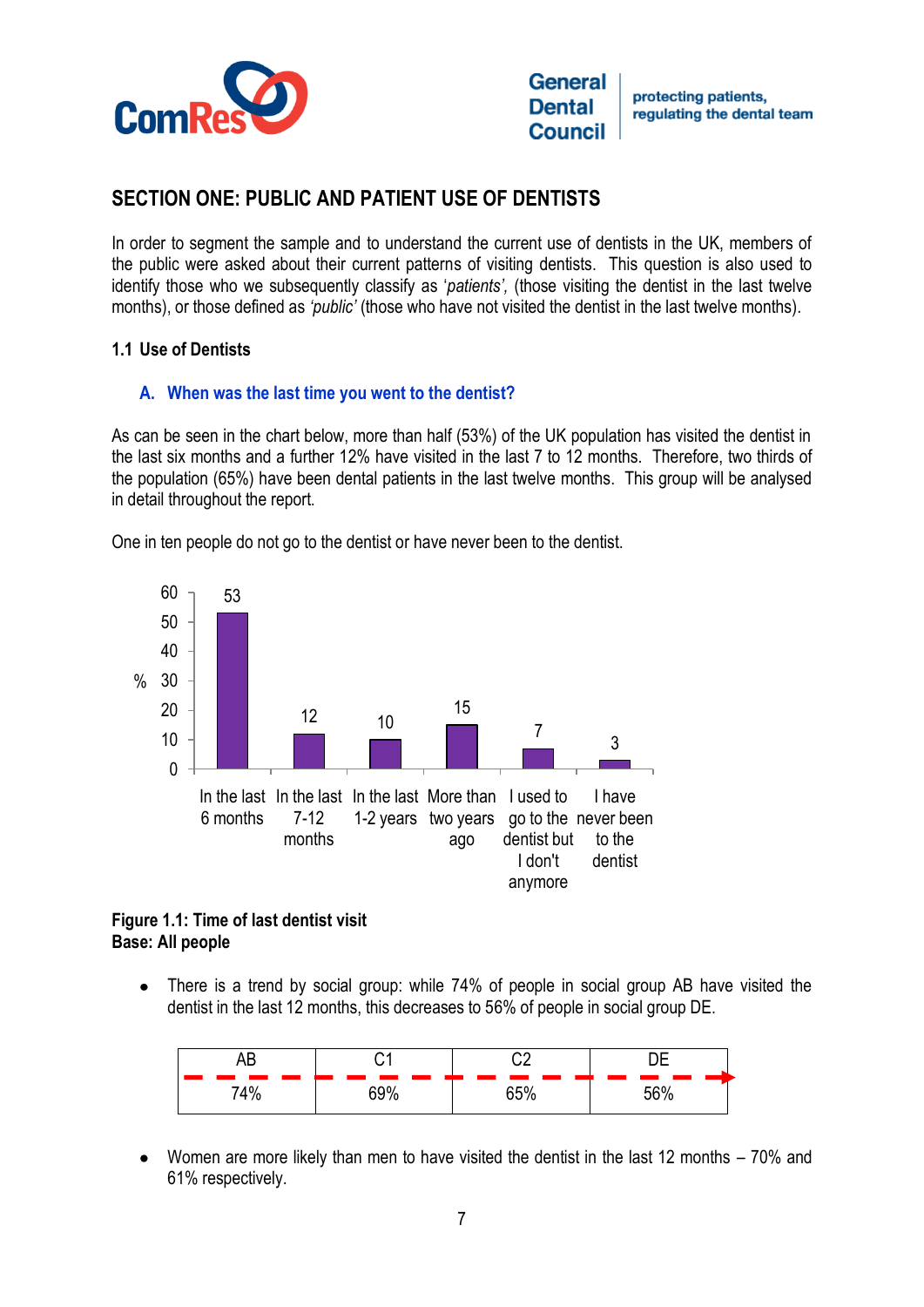

protecting patients. regulating the dental team

#### **B. On average, how often do you go to the dentist?**

On average, 69% of people go to the dentist at least once a year and a further 7% of people go once every two years. The chart below shows the frequency of visits to the dentist on average.



## **Figure 1.2: Average frequency of visit to dentist Base: All people**

People aged between 45 and 54 are the most likely to go to the dentist about once every six  $\bullet$ months (58%). This compares to just 41% of people aged 18-24 years old.

## **1.2 NHS and Private Dentists**

People who are dental patients were asked whether they receive private or NHS treatment, or whether they receive both.

#### **C. Which one of the following options best describes the dental treatment that you receive?**

I receive dental treatment from the NHS I receive dental treatment privately I receive dental treatment from the NHS and privately I don't know whether I receive dental treatment from the NHS or privately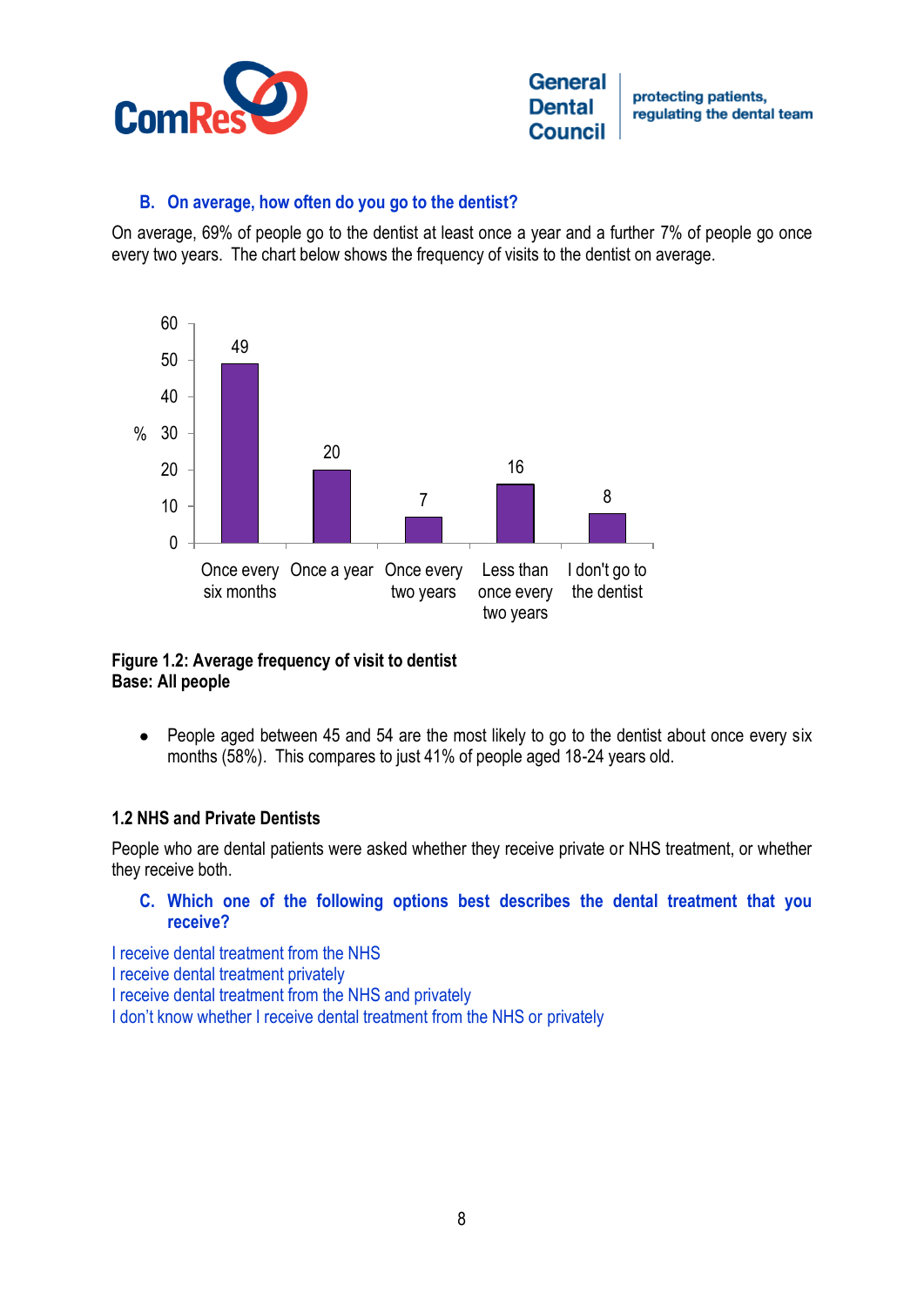

protecting patients, regulating the dental team

The majority of dental patients receive NHS treatment (61%) and just more than a quarter (27%) receive only private dental treatment; 9% receive both NHS and private.



# **Figure 1.3: Type of dentistry treatment Base: All patients**

As perhaps may be expected, there is a trend by social group. People in the higher-earning income groups are more likely to receive private treatment than those who are in the lowerearning income groups.

|                | AB  | C1  | C <sub>2</sub> | DE  |
|----------------|-----|-----|----------------|-----|
| <b>NHS</b>     | 50% | 61% | 64%            | 71% |
| <b>Private</b> | 39% | 27% | 23%            | 19% |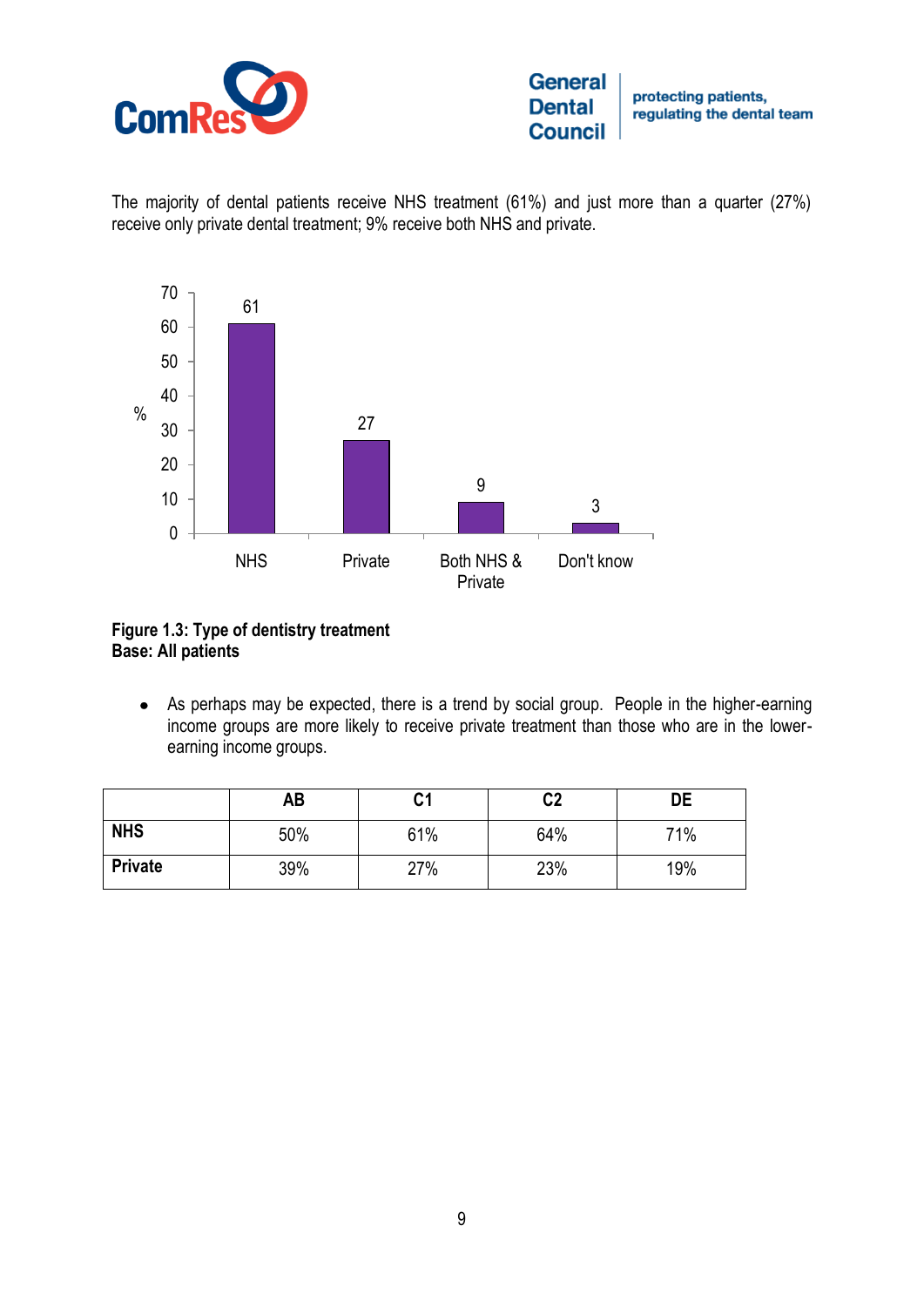

# **SECTION TWO: ATTITUDES TO DENTAL REGULATION**

This next section explores the public's understanding of the regulation of the dentistry profession. In order to ensure a clear and consistent understanding of dental regulation, a brief explanation was used:

*"By regulation we mean protecting the patient by setting standards for dentists/dental professionals and taking action where the standards are not met".* 

Before exploring public and patient understanding of dentistry regulation, we benchmarked dentistry among other regulated medical professions.

# **1. Which of the following professions, if any, do you think are regulated?**

More than two thirds of the UK population think that dentists are regulated. This is encouraging for the General Dental Council, although as is evident later this awareness is perhaps not as developed as it could be. Dentists follow doctors and are ahead of other medical professions in terms of public recognition of its regulation.



#### **Figure 2.1: Regulation of medical professionals Base: All people**

Looking at the demographic breakdowns, there are some interesting observations to make:

- There is a trend by social group, with people in social group AB more likely to think that dentists are regulated than those in group DE (from 82% to 54% respectively).
- Patients are also more likely than other members of the public to know that dentists are regulated – 74% and 60% respectively.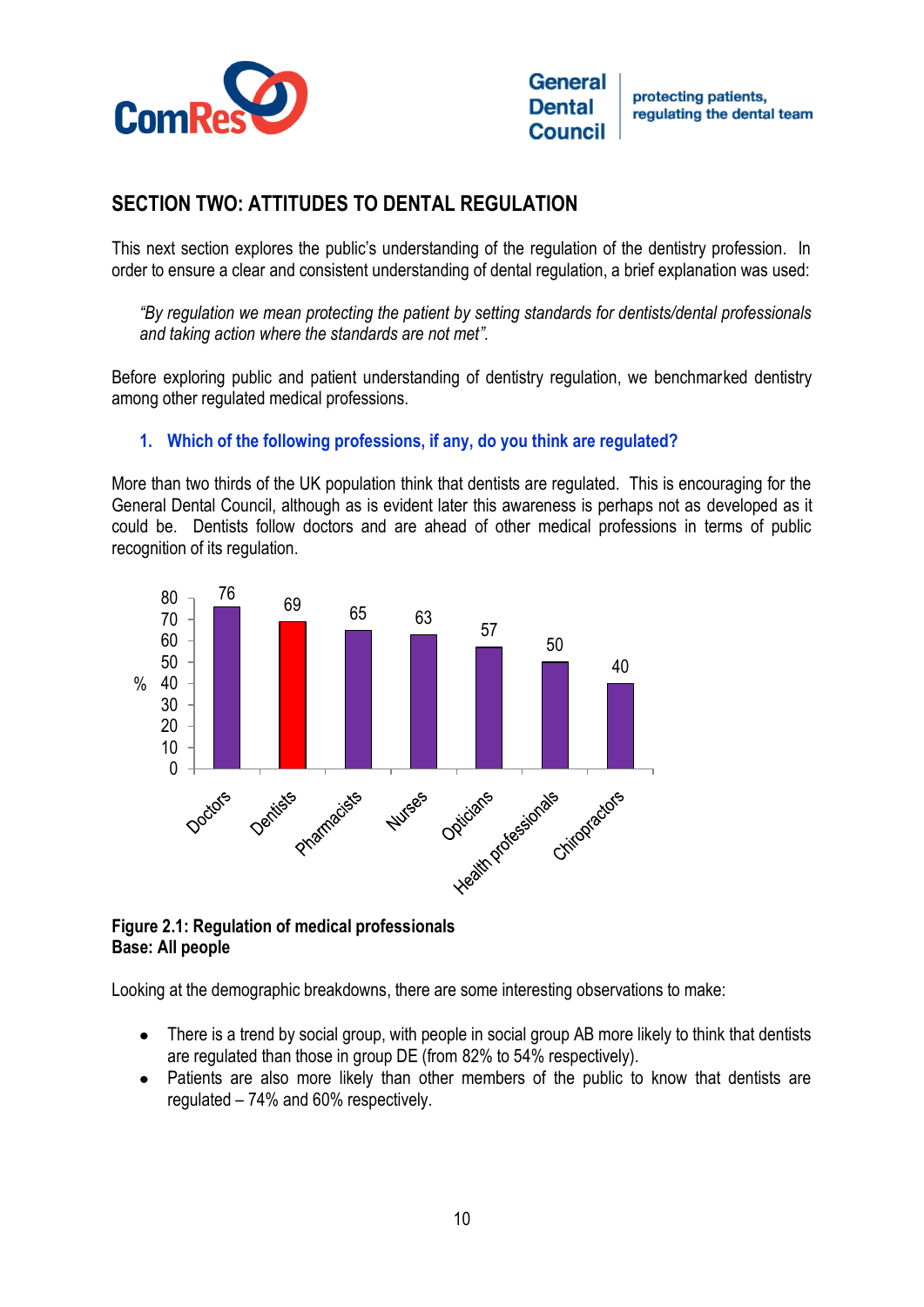

protecting patients. regulating the dental team

- **2. How important or unimportant is it to you that Dentists and Dental Care Professionals are regulated?**
- **3. How important or unimportant is it to you that Dentists and Dental Care Professionals are qualified and registered with a central body in order to provide dental care?**

People were asked how important it is that dentists and dental care professionals are (i) regulated; and (ii) qualified and registered with a central body. The results are summarised in the chart below. People scored the importance on a scale of 1 to 10 with 1 indicating 'not important' and 10 'very important'.



#### **Figure 2.2: Importance of regulation and registration Base: All people**

A significant majority of people say that regulation and being qualified and registered with a central body is 'very important' giving a score of 10 out of 10. Indeed, 73% of people gave a score of 10 'very important' for regulating dentists and dental care professionals and 78% gave the same score for being qualified and registered with a central body in order to provide dental care. On average, people give both of these high scores of 9.18 (for regulation) and 9.38 (for qualification and registration).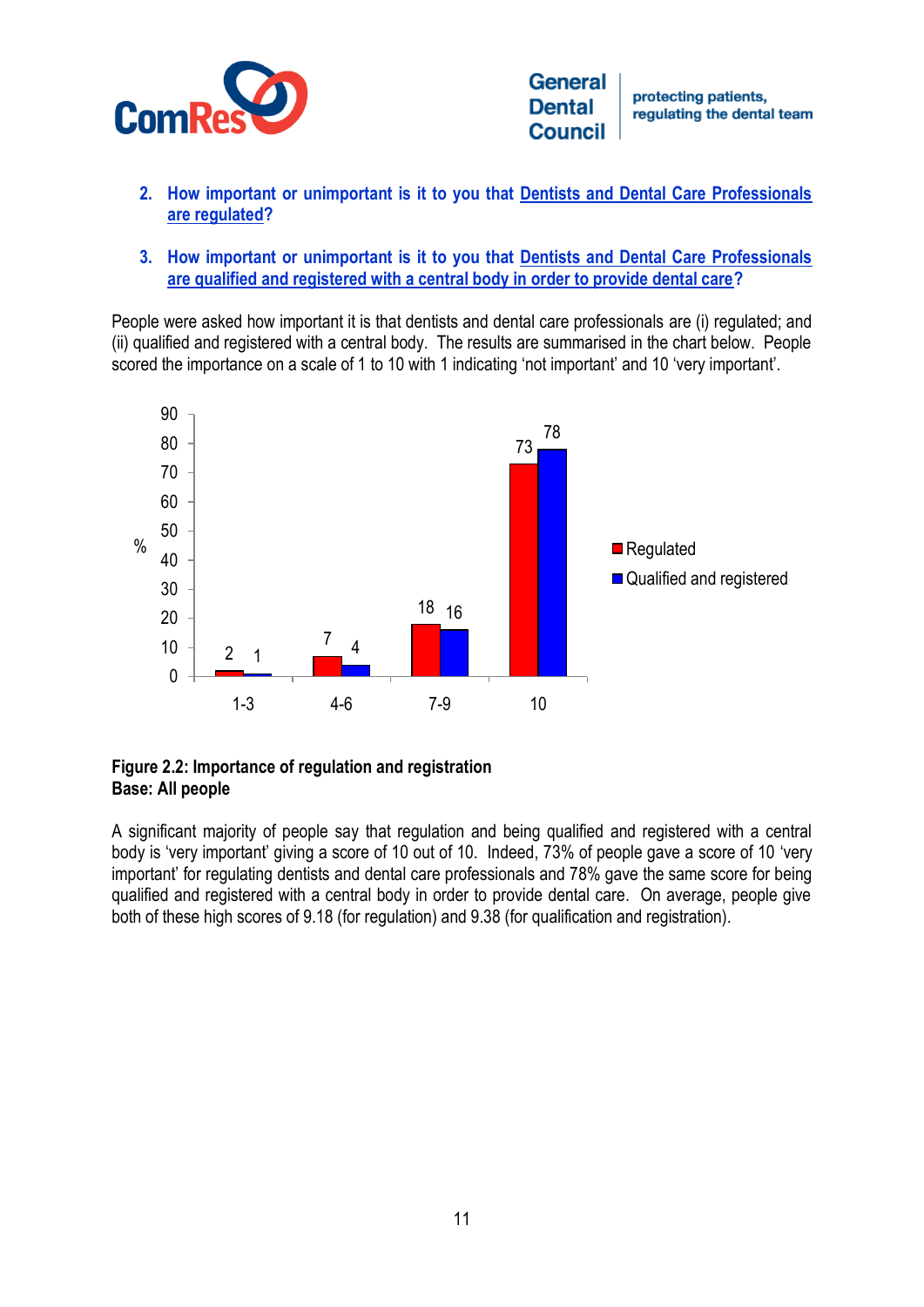

# **SECTION THREE: AWARENESS OF DENTAL REGULATION**

# **4. Do you know the name of the organisation that regulates dentistry, or not?**

Without any prompting, the majority of people are not aware that the GDC regulates dentistry. Indeed just 3% of people cite the GDC. 7% of people say that they believe that the British Dental Association regulates dentistry and a few people mention other organisations like the Department of Health or their local Primary Care Trust.

Those who did not know that the GDC regulates the profession were then asked to select from a prompted list which organisation they believe has responsibility for regulating dentistry.

## **5. Which one of the following, if any, do you think is responsible for regulating dentistry?**

The chart below shows the combined responses for questions four and five. As is clear, just more than one in ten people are aware that the GDC is the body responsible for the regulation of dentists. It is important to note that 44% of people believe that the British Dental Association has this role.

It is evident that there is an opportunity here for the GDC to increase public awareness and understanding of its role. Indeed, one in four people say that they do not know and do not state an organisation (25%).



**Figure 3.1: Responsibility for regulation of dentists Base: All people**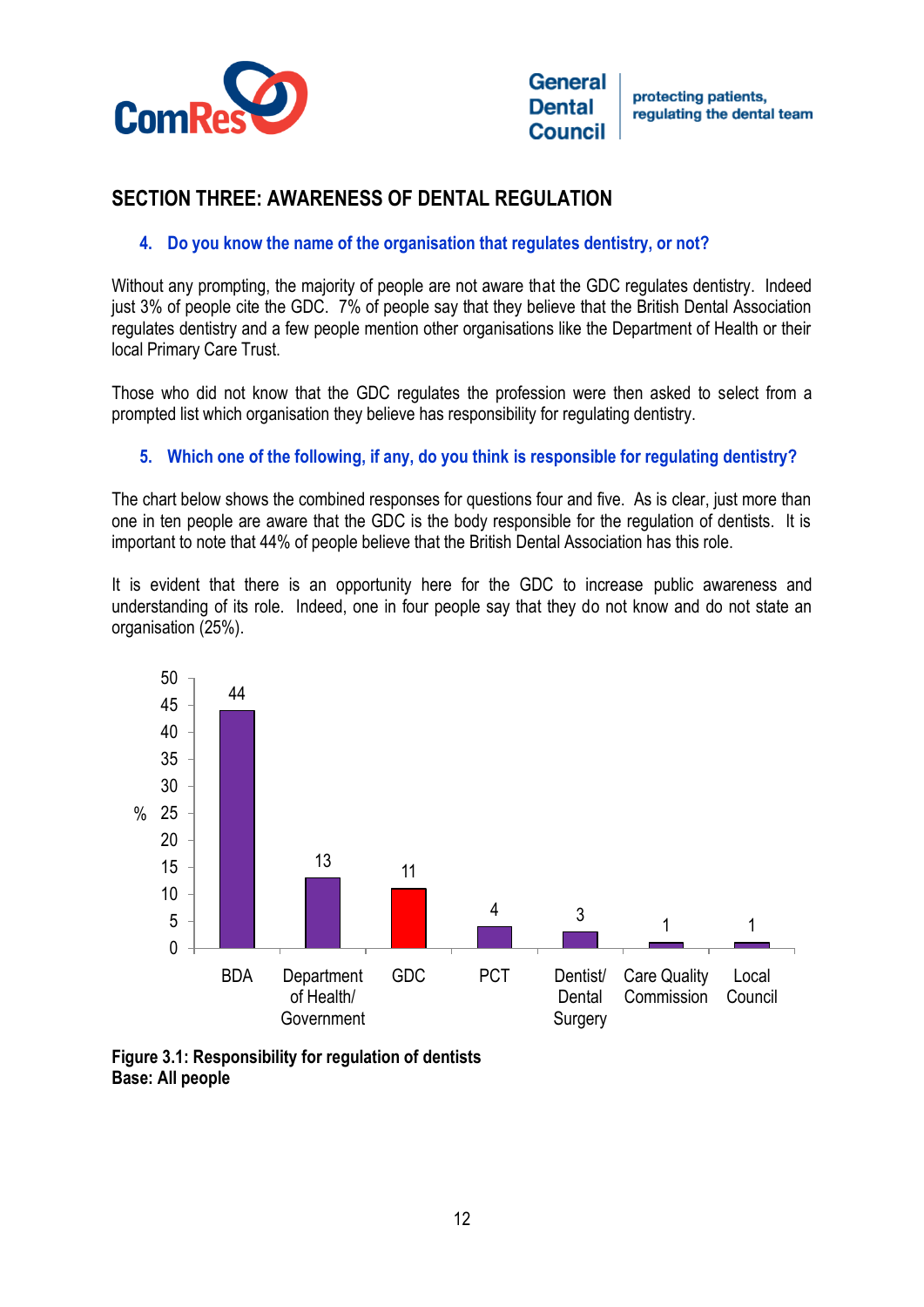

protecting patients. regulating the dental team

# **6. Which of the following best describes how aware you were of the General Dental Council before this survey?**

Before participating in the survey, one in ten people say they had definitely heard of the GDC and 15% of people think that they have heard of the GDC. However, 70% of people have not heard of the GDC.



# **Figure 3.2: Awareness of the GDC Base: All people**

In order to help the GDC identify key audiences to communicate with, it is useful to examine the profile of those people who are aware and those who are not aware of the GDC.

- Men are more likely than women to say that they had definitely heard of the GDC before 12%  $\bullet$ and 8% respectively. Interestingly, this is a trend that is seen across public polling that women are often more likely to say that they 'don't know' or are unsure, compared to men.
- People aged 55 to 64 are most likely to say that they have definitely or probably heard of the  $\bullet$ GDC before (37% overall). This compares to just 17% of people aged 18-24 who have definitely or think they have heard of the GDC.
- 24% of people in Scotland say that they are definitely or probably aware of the GDC, this  $\bullet$ compares to 22% in Northern Ireland and 19% in Wales.
- $\bullet$ However, across England people in the South and Midlands are more likely than people in the North to be aware of the GDC.
- $\bullet$ 27% of patients, compared to 22% of non-patients are definitely or probably aware of the GDC before the survey.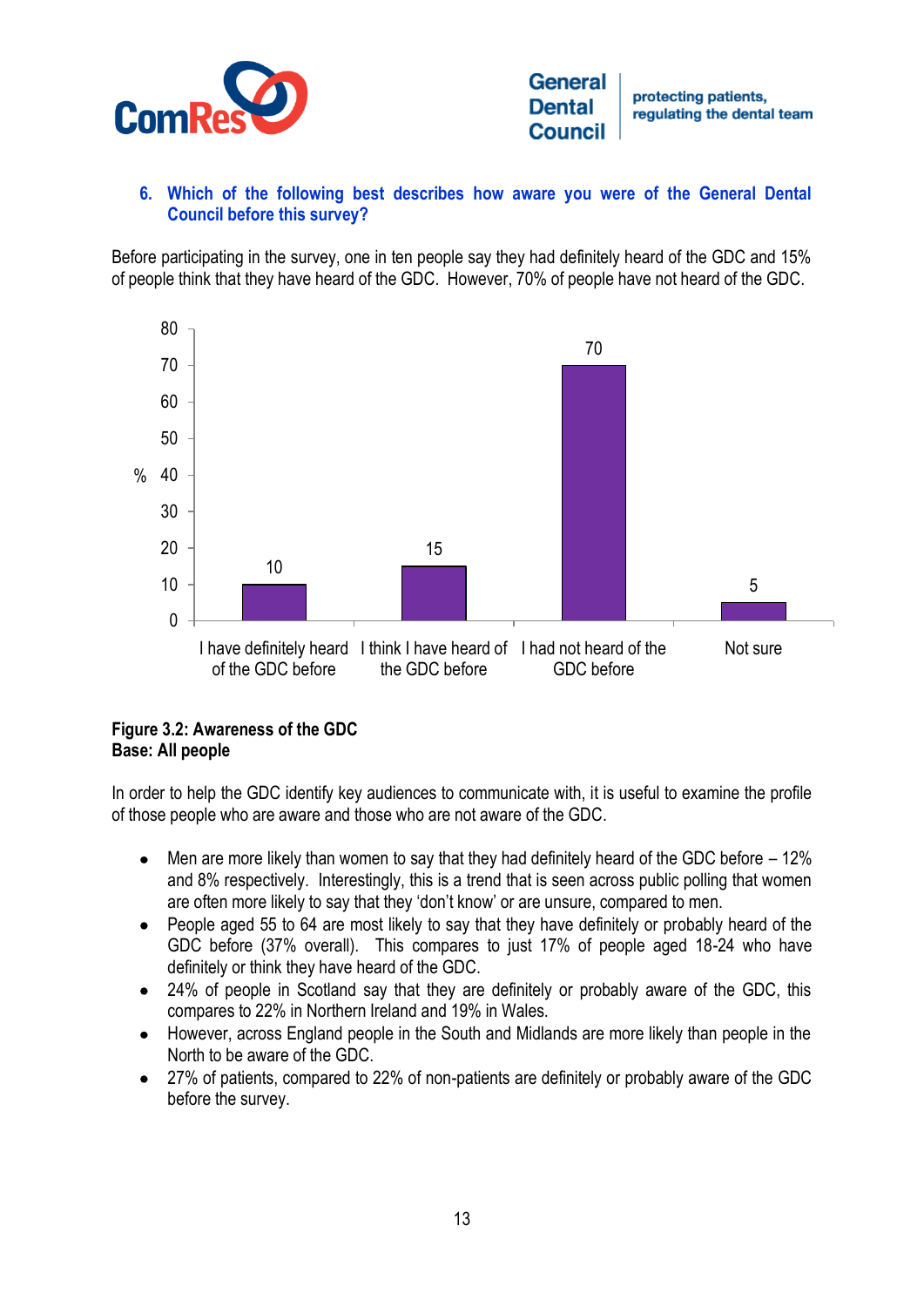

protecting patients. regulating the dental team

# **SECTION FOUR: GDC PERFORMANCE**

People who are aware of the GDC were asked how confident they are that the GDC is achieving its two primary roles of: (i) regulating the industry and (ii) encouraging dentists and dental care professionals to follow the GDC's rules.

- **7. Overall how confident or otherwise are you that the General Dental Council is regulating dentists/dental care professionals effectively?**
- **8. And overall how confident or otherwise are you that dentists/dental care professionals follow the General Dental Council rules?**

Encouragingly for the General Dental Council, the majority of people who are aware of the organisation are very or fairly confident that these two things are being achieved. Indeed, 79% of people who are aware of the GDC are confident that the organisation is effectively regulating dentistry professionals and 84% of people are confident that dentistry professionals are following the GDC rules.



**Figure 4.1: Confidence in the GDC's performance Base: People who are aware of the GDC**

It is interesting to note that the lower age groups and the higher age groups are less likely to be  $\bullet$ confident and more likely to say that they do not know, compared to the middle age groups. Indeed, 68% of people aged 65 or over and 73% of people aged 18-24 are confident that the GDC is effectively regulating professionals, compared to 89% of people aged 45-54.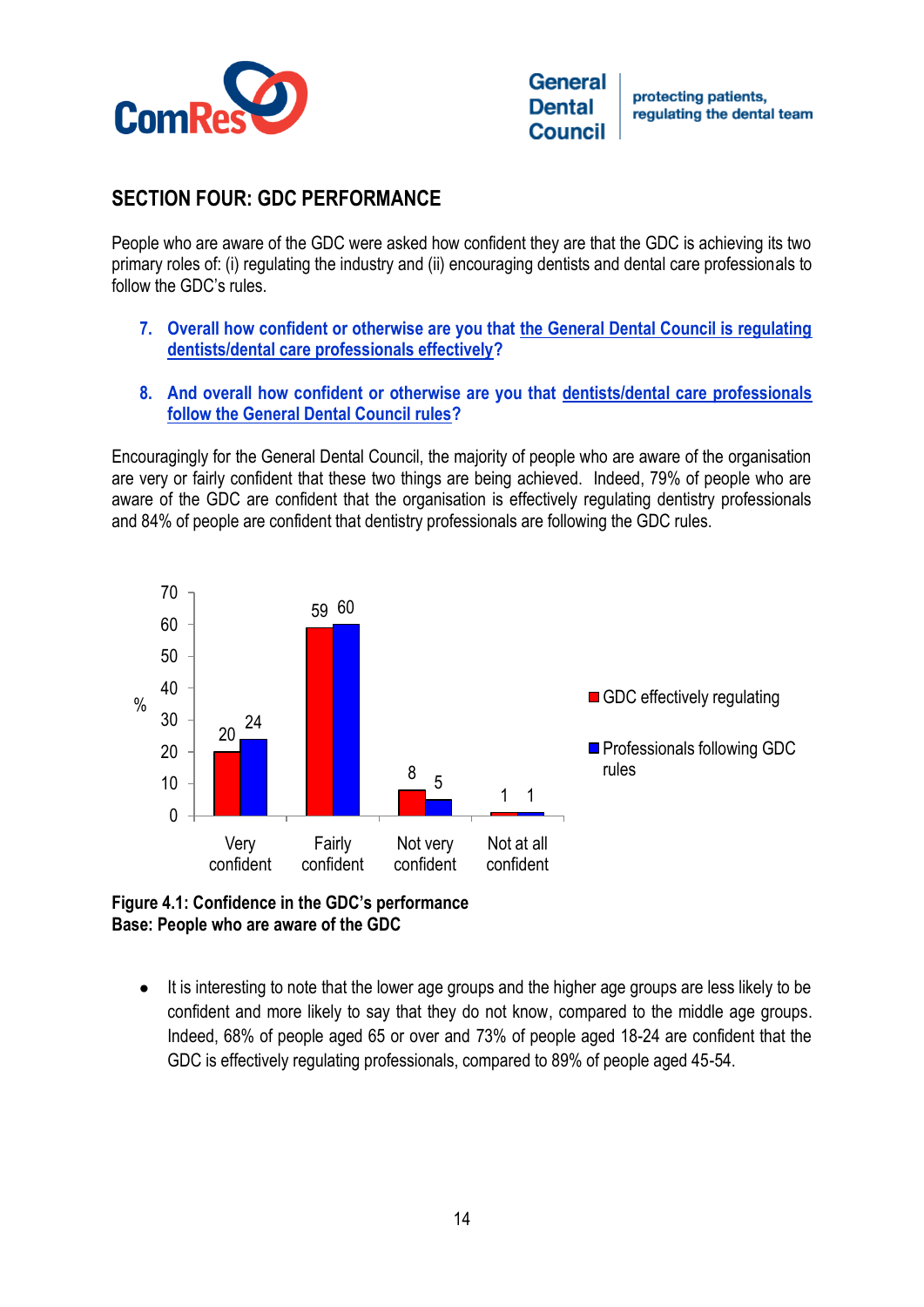

protecting patients. regulating the dental team

At this point in the survey participants were informed of the role of the GDC as below:

*"The General Dental Council (the GDC) is the regulator for dental professionals. By regulation we mean protecting the patient by setting standards for dentists/dental professionals and taking action where the standards are not met."* 

- **9. For each of the statements below please state whether you think it is true or false.**
- a) Only qualified dentists registered by the GDC can work as dentists in the UK.
- b) There is a publicly available GDC register that allows me to check whether a dentist/dental care professional is legally qualified to provide dental care.

67% of people think that it is true that "*only qualified dentists registered by the GDC can work as dentists in the UK"* and 63% of people think that *"there is a publicly available GDC register that allows me to check whether a dentist/dental care professional is legally qualified to provide dental care"*

It is encouraging that around two thirds of all people believe these statements to be true, but it is evident that around one in four, or one in five people do not know whether these are true or false. There is an opportunity here for the GDC to build on this encouraging result.



#### **Figure 4.2: Understanding of the role of the GDC Base: All people**

For both statements, patients are more likely than members of the public who have not recently visited a dentist to think that each of these is true.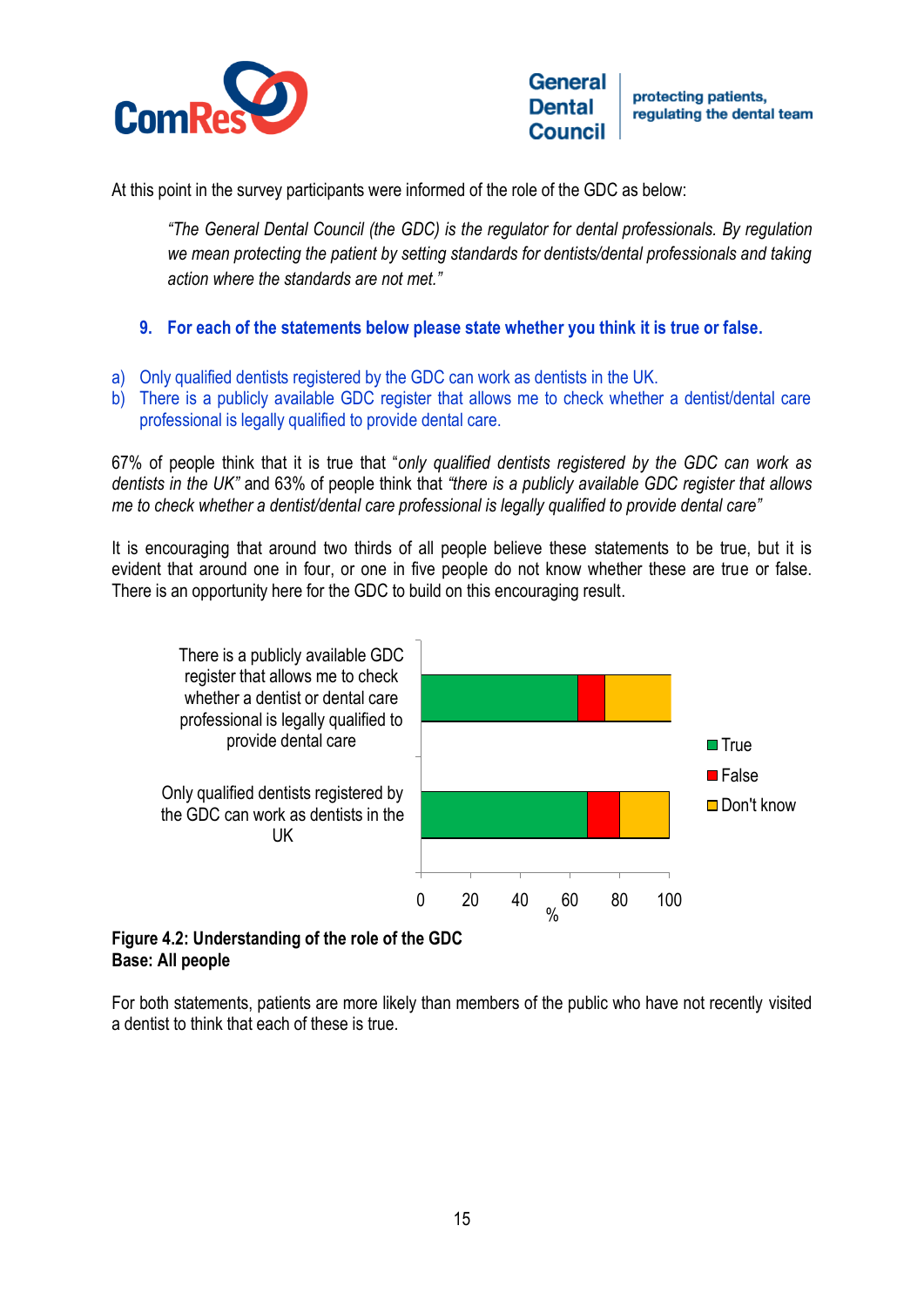

protecting patients. regulating the dental team

#### **10. I am going to present you with a list of some of the functions that the GDC can carry out. Could you tell me how important or unimportant you think each of these functions are?**

People were presented with a list of functions of the GDC and were asked to score them on a scale of importance from 1 to 10 where 1 indicates 'not important' and 10 equals 'very important'. It is immediately evident that people believe that each of these functions is very important. Average scores have been calculated and are given in the table below. All the scores are within 0.13 of each other indicating people consider each of the functions to be very important.

|                                                                                      | <b>Mean score</b> |
|--------------------------------------------------------------------------------------|-------------------|
| Investigating allegations of misconduct                                              | 9.41              |
| Maintaining and regulating standards of professionals skills                         | 9.40              |
| Keeping an up-to-date register of dental professionals                               | 9.39              |
| Assuring standards of professional training                                          | 9.39              |
| Enabling patients to report misconduct                                               | 9.39              |
| Setting standards of performance                                                     | 9.36              |
| Maintaining and regulating standards of behaviour / conduct                          | 9.36              |
| Requiring dentist to demonstrate that their skills and knowledge are kept up to date | 9.35              |
| Setting rules of conduct / behaviour                                                 | 9.33              |
| Possessing the power to discipline or 'strike off' dental professionals who breach   |                   |
| standards                                                                            | 9.34              |
| Dealing with patient complaints                                                      | 9.28              |

## **Figure 4.3: Importance of functions of the GDC Base: All people**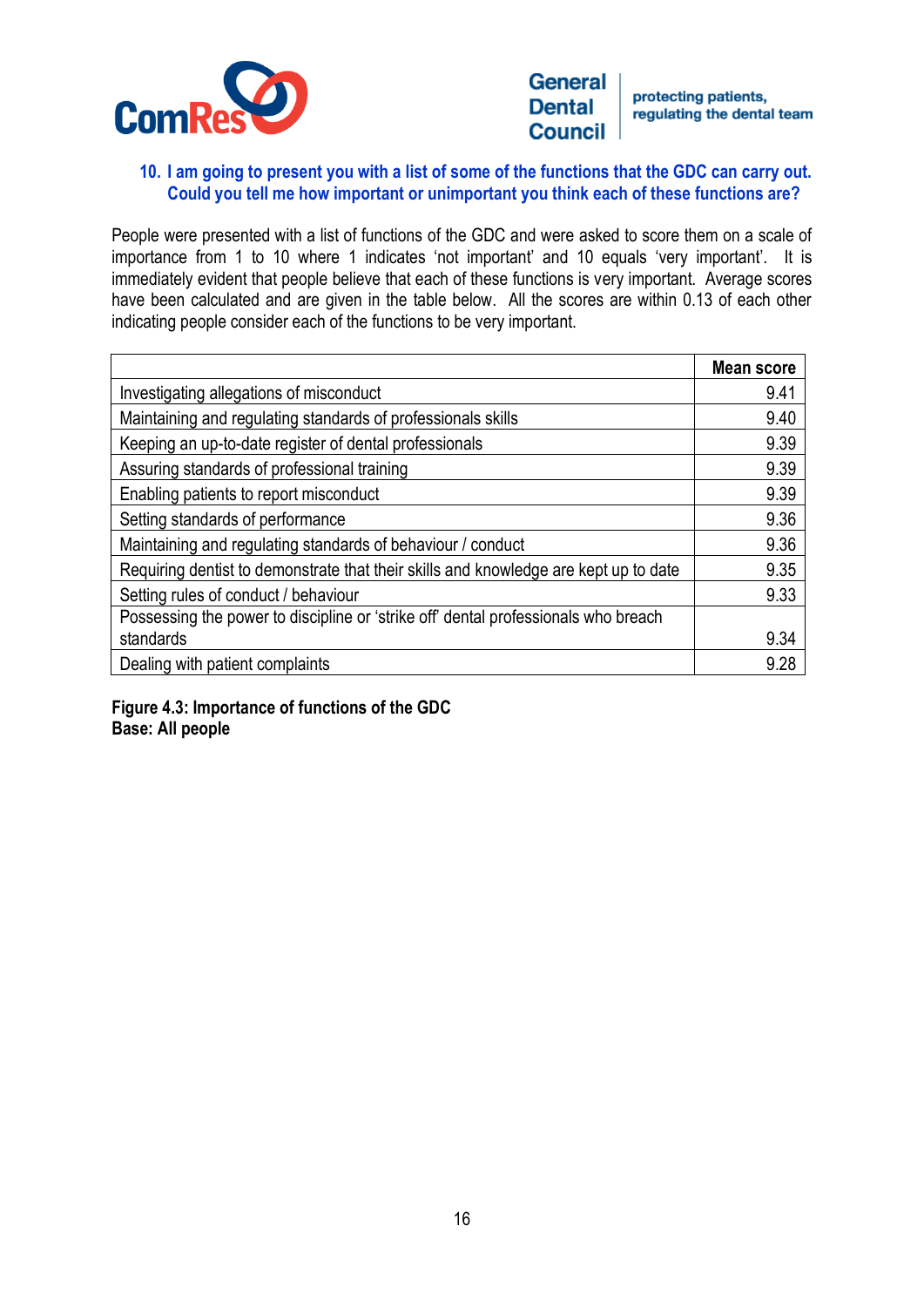

# **SECTION FIVE: COMPLAINTS PROCEDURE**

This section looks at public and patient attitudes towards choosing their dentist and also the complaints procedure.

## **11. How, if at all, do you check whether or not the dental professionals you used were qualified to treat you?**

More than two in five patients have not checked whether the dental professionals that they used were qualified (44%). 11% of patients assume that dental professionals are qualified because of a referral and a further 16% simply assume they were fit to practise.

Most commonly, one in five people say that their dentist, or dental care professional, displays their certificates so that patients can check that they are qualified. 3% of dental patients have checked with the General Dental Council that their dentist is qualified to treat them.



**Base: All patients**

Half of all dental patients aged under 35 do not check that their dentist is qualified.  $\bullet$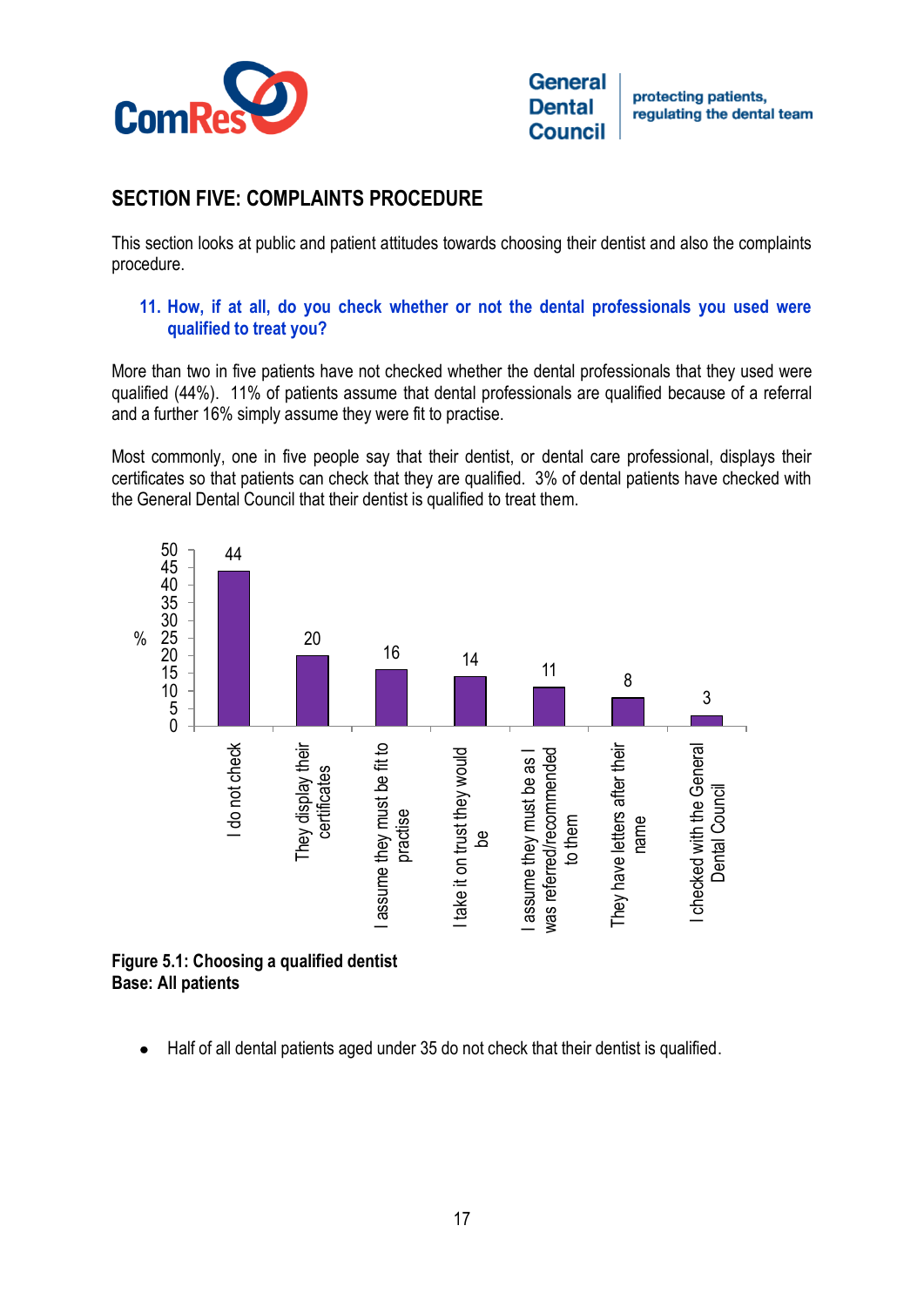

protecting patients. regulating the dental team

## **12. Please tell me which, if any, of these people or organisations you would contact if you had cause for concern or wished to complain about the skills or behaviour of a dental professional?**

Encouragingly for the GDC they are the organisation most likely to be approached if a member of the public had a concern or wished to complain about the skills or behaviour of a dental professional. A quarter of people say that they would contact the GDC in these circumstances. Interestingly, one in five people say that they would contact the BDA or the practice manager where they receive treatment.

15% of people would go directly to the professional concerned and 14% would approach the Dental Complaints Service.



#### **Figure 5.2: Where people would make a complaint about a dentist Base: All people**

- There is a trend by social group for whether people would approach the GDC for advice if they had a concern. While 35% of people in social group AB would approach the GDC, this falls to just 17% of those in social group DE.
- Interestingly, there are no significant differences between people who are patients and people  $\bullet$ who are not.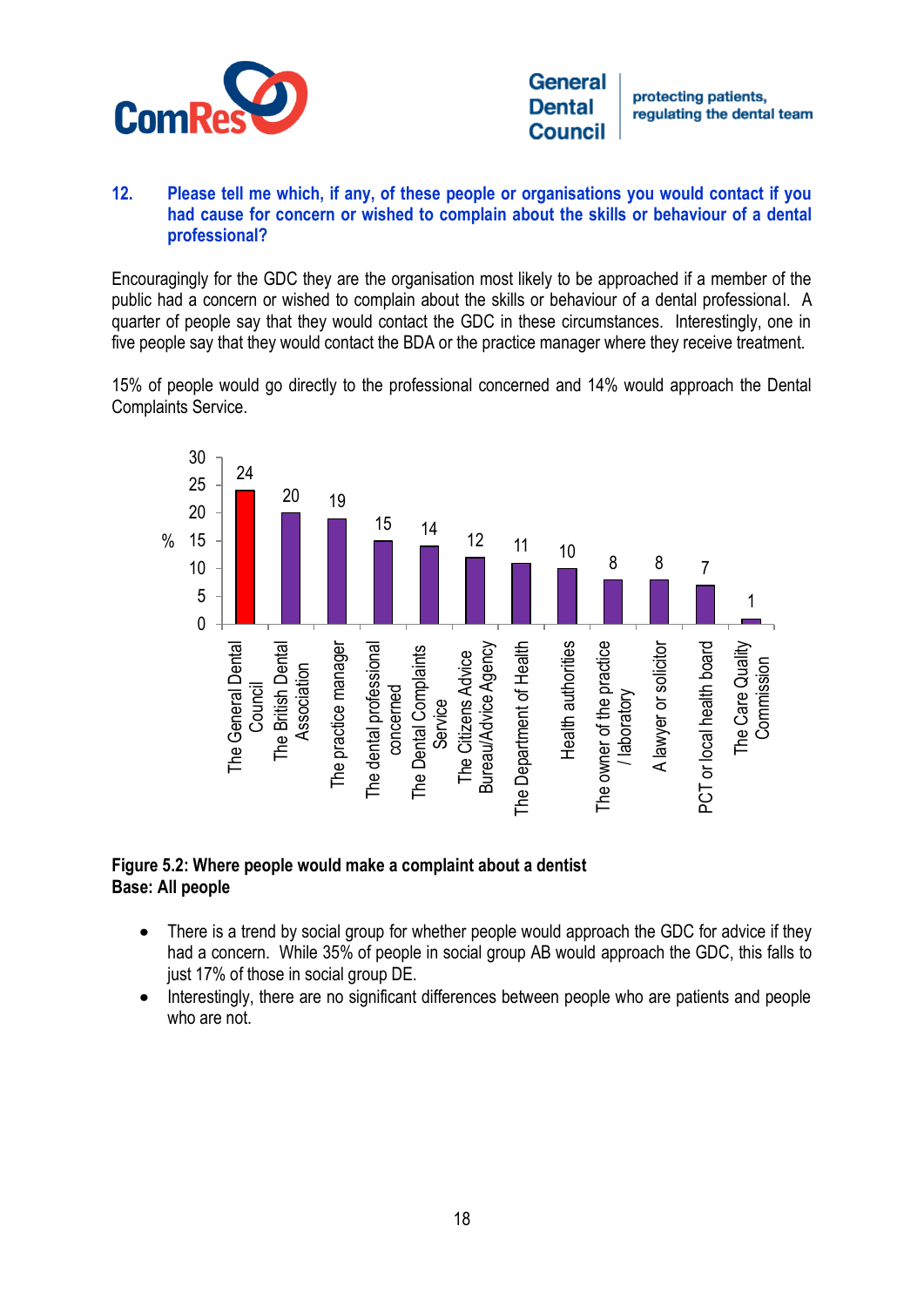

## **13. If you needed to make a complaint about a dentist, how confident would you be that the complaint would be resolved fairly?**

The majority of people (70%) are very or fairly confident that if they needed to make a complaint it would be resolved fairly. Just 18% are not confident and 12% say that they do not know.



**Figure 5.3: Confidence in fair resolution of complaints Base: All people**

 $\bullet$ It is important to note that there is a difference in confidence levels among patients and nonpatients. As can be seen in the chart below, three quarters of patients are very or fairly confident in the resolution of complaints, compared to 62% of members of the wider public.





While still a majority, the confidence figure falls to 59% among people who never go to the  $\bullet$ dentist.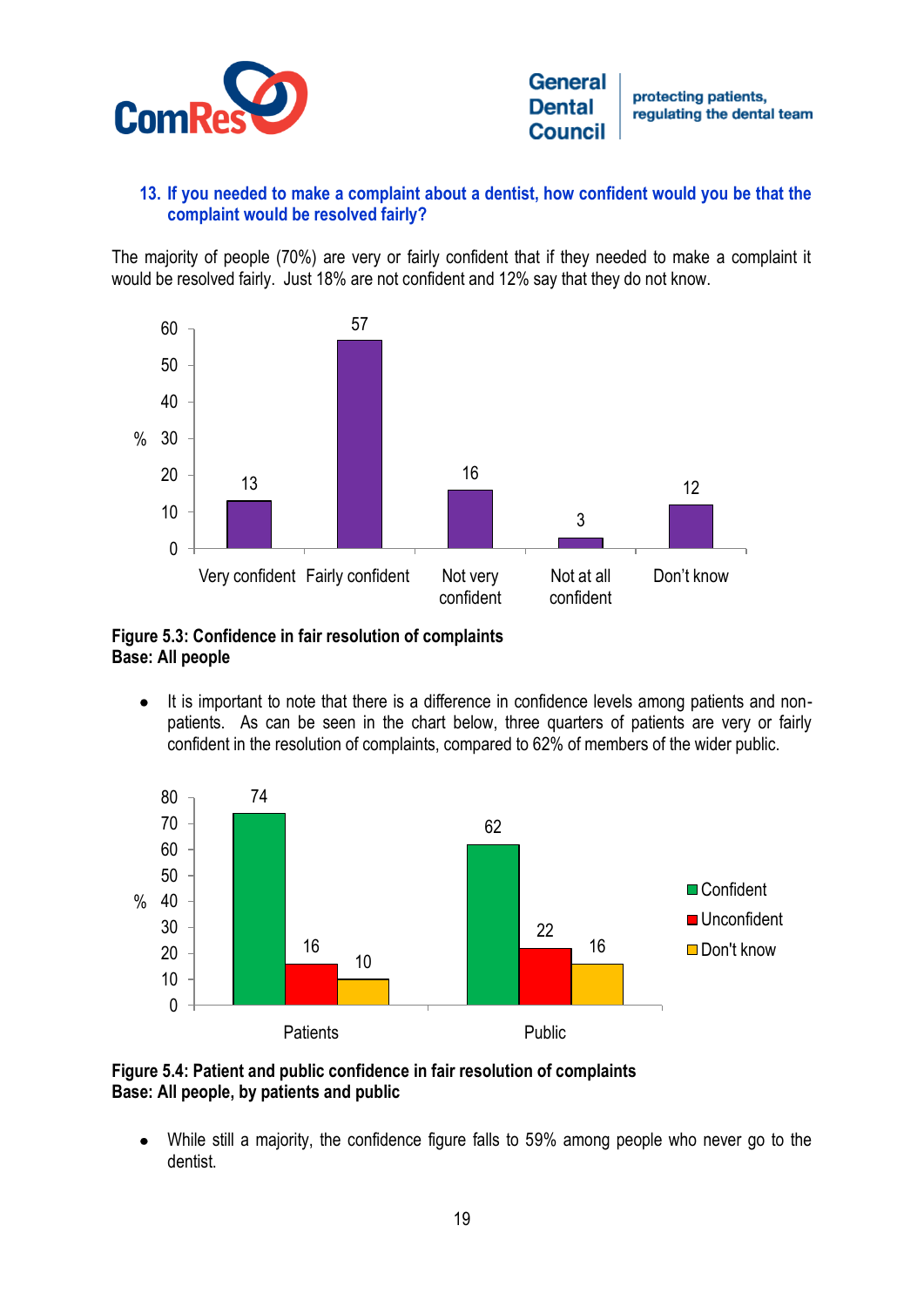

# **SECTION SIX: GDC COMMUNICATIONS**

## **14. How did you first hear about the General Dental Council?**

All people who say that they had heard of the GDC, or think they heard of the GDC, before the survey were asked where they first came across the GDC.



## **Figure 6.1: First engagement with the GDC Base: People who are aware of the GDC**

There are a variety of ways in which people first came across the GDC. It is most likely that it was through either information in a dental surgery (14%) or through a dentist or dental care professional (11%). Others heard of the GDC through media or the internet, with 2% of people saying that they first heard about the GDC through their website. Other ways in which people came into contact with the GDC include friends and family; work; or just from general knowledge or awareness.

- Younger people are more likely to be aware of the GDC through the internet or specifically the  $\bullet$ GDC website than people in older age groups.
- Interestingly, people who are not dental patients but have heard of the GDC are most likely to  $\bullet$ have heard of the organisation on television (13%).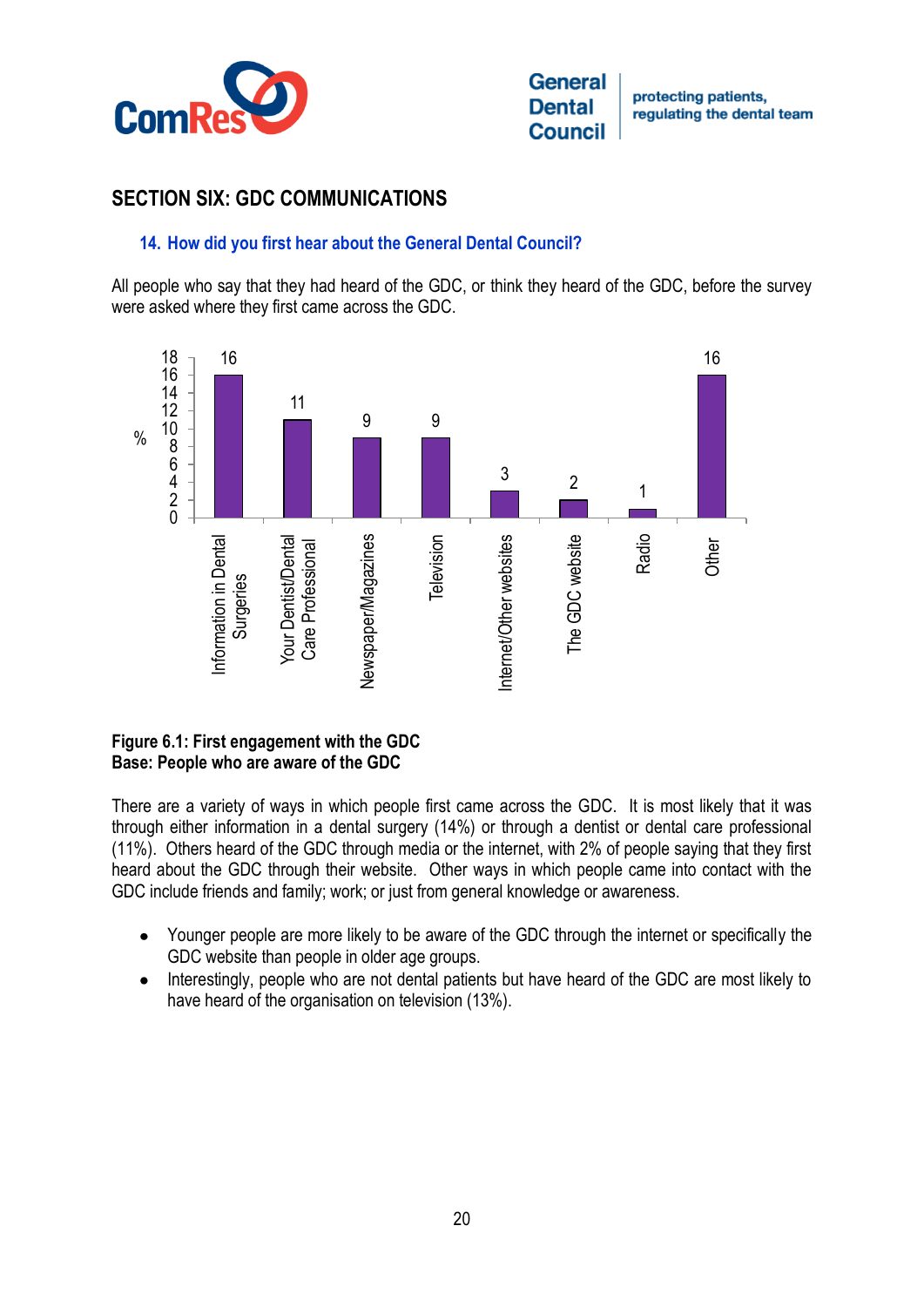

protecting patients. regulating the dental team

## **15. Can you tell me which of the following you believe would be the best ways for the General Dental Council to explain its role and services to you?**

In order to help the GDC best understand how to communicate with the public, people were asked to select the top three best ways for the GDC to communicate with them from a list.

The most popular method was by 'leaflets in dental practices' – 53% of people selected this as one of the best ways for the GDC to explain its role and services to the public. This was followed by television (37%) and newspaper and magazine articles (23%).

One in seven people (14%) say that the GDC website would be one of the best ways for the GDC to communicate its functions to them.



## **Figure 6.2: Best method of communication for GDC to explain its role to the public Base: All people**

In order for the GDC to communicate most effectively with the public, it may be useful for the GDC to think about different sub-groups and how to approach different types of people. There are a few interesting differences which are worth observing:

- Women are more likely than men to say that leaflets in dental practices are the best method of  $\bullet$ communication and men are slightly more likely to prefer television or website communications than women.
- 58% of patients, compared to 42% of non-patients, say that leaflets in dental practices are one  $\bullet$ of the best ways for the GDC to explain its role to them.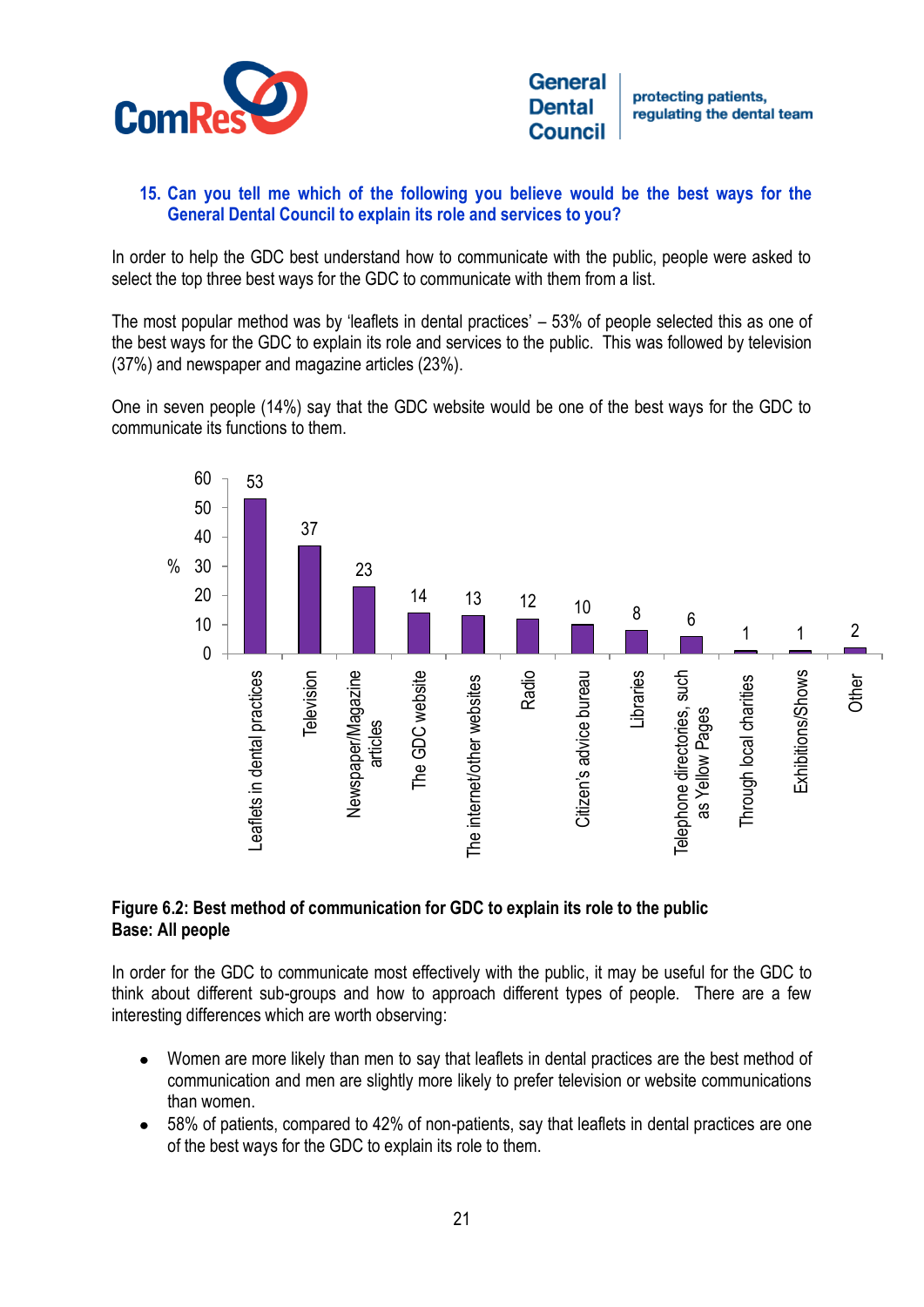

## **16. Have you heard of the Dental Complaints Service before today, or not?**

The majority of people (83%) have not heard of the Dental Complaints Service before the interview. 5% of people have definitely heard and a further 8% of people think that they have heard of the DCS.



**Figure 6.3: Awareness of the DCS Base: All people**

There are not significant differences between different demographic groups. However, people who use private dental care are slightly more likely to have heard of the DCS than those who use NHS services – 17% and 11% respectively.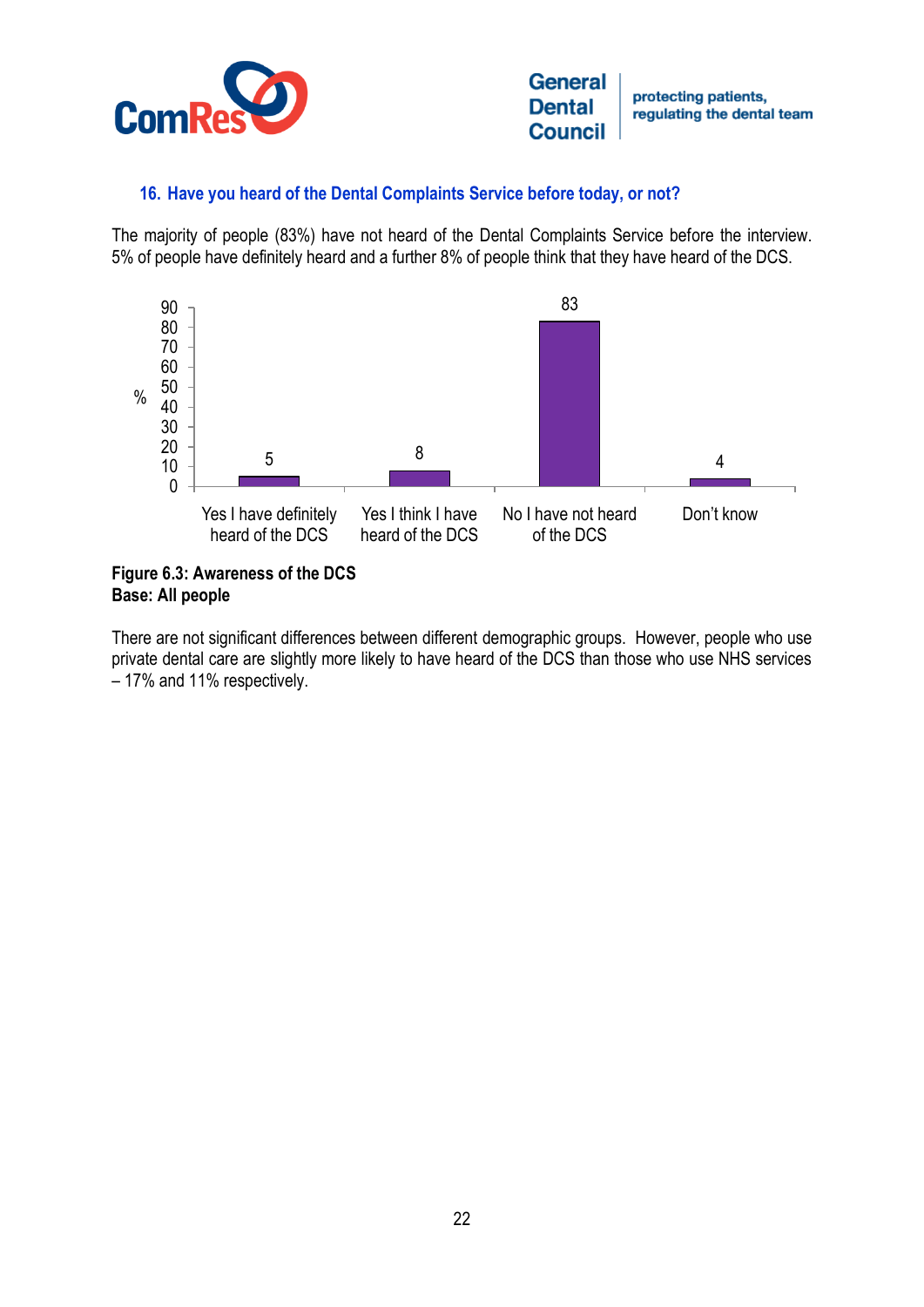

protecting patients, regulating the dental team

## **17. How did you first hear about the Dental Complaints Service?**

Those people who have heard of the DCS were asked where they first heard about it. One in five (18%) heard of the DCS through their dentist or dental care practitioner and a further 18% through a dental surgery. These are the same ways in which people were most likely to have heard about the General Dental Council and so communication through practitioners and the surgeries appears to be most effective. 3% of people have come across the DCS through the GDC or DCS website.



**Figure 6.4: Awareness of the DCS Base: People who are aware of the DCS**

## **18. Which of these, if any, would be the best ways for the Dental Complaints Service to explain its role and services to you?**

Currently 13% of people are aware of the DCS, but all people were asked to indicate the top three best ways of DCS communicating with them. The chart below summarises the results.

The top three preferred forms of communications are the same as those for the GDC. 55% of people would prefer for the DCS to communicate with them through leaflets in their dental surgery. This is followed by television (39%) and newspapers and magazines (22%).

61% of patients say that contact through leaflets in dental practices would be the best way to provide information on the role and services of the DCS.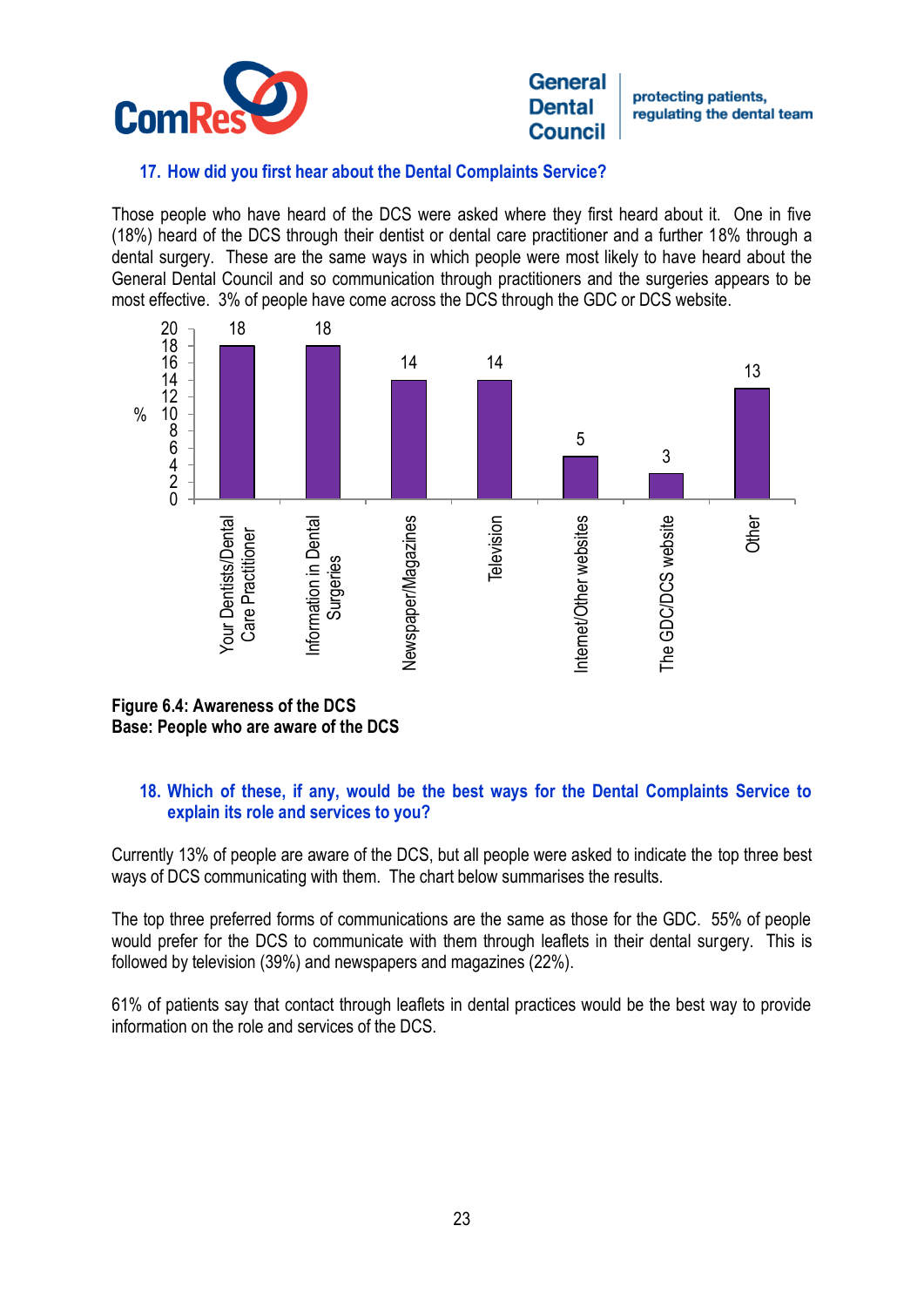

protecting patients, regulating the dental team



#### **Figure 6.5: Best DCS communication with the public Base: All people**

Interestingly, leaflets in dental practices are a more popular form of communication in the  $\bullet$ devolved regions than in England. 69% of people in Wales, 63% of people in Scotland and 56% of people in Northern Ireland say leaflets in dental practices would be one of the best ways to communicate with them.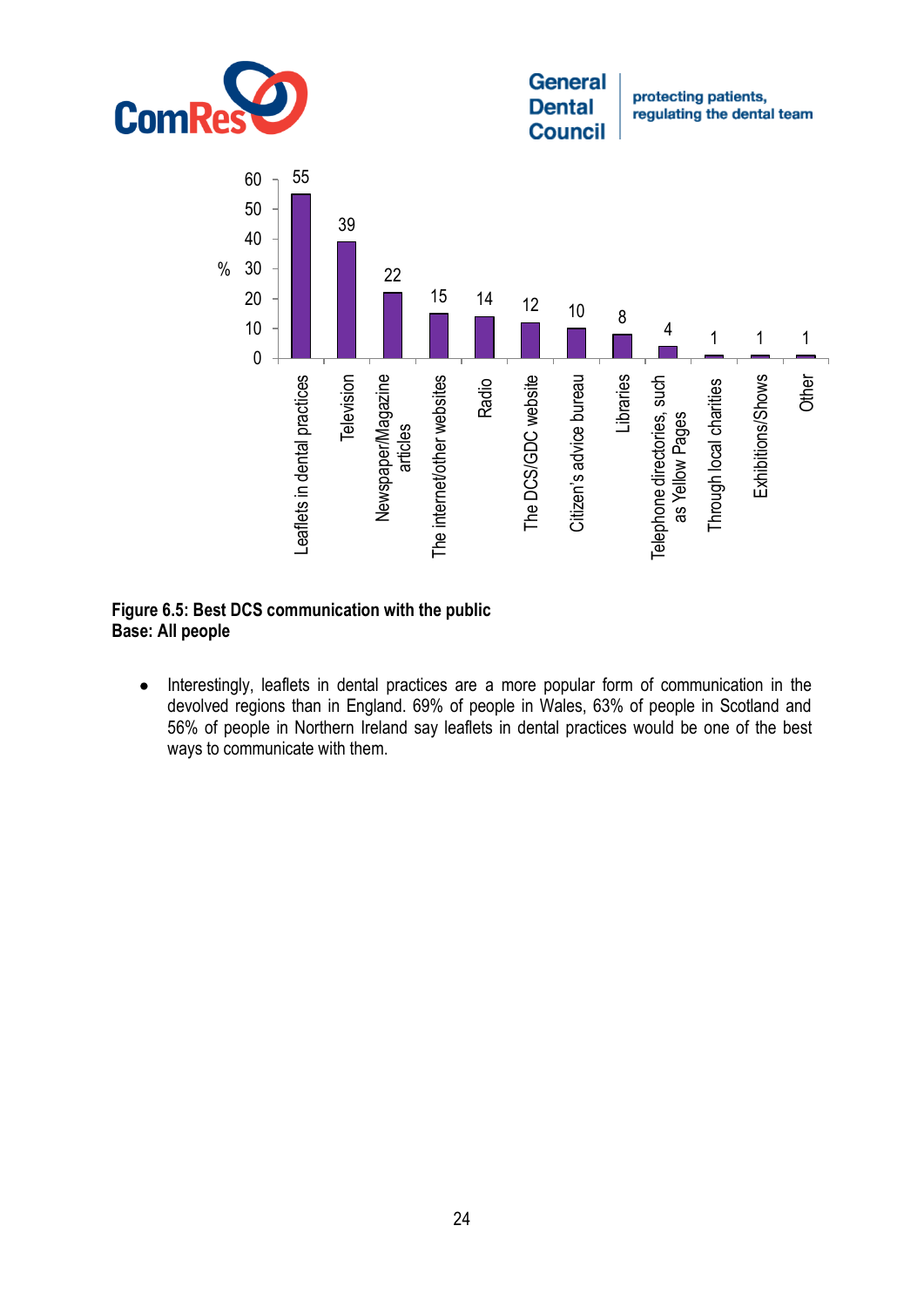

**General** protecting patients. **Dental** regulating the dental team **Council** 

# **SECTION SEVEN: STANDARDS AND DENTAL PROFESSIONALISM**

These next sections look at some of the key topical issues facing the dentistry profession at the moment.

#### **7.1 Confidence in dental professionals**

**19. I am going to ask you about what qualities are most important to you in giving you confidence in your dentist/dental care professional. For each of the following, please can you tell us how important they are to you on a scale of 1-10 with 1 indicating not important and 10 very important***.*

Patients were asked to score each of the qualities listed in the table below on a scale of 1 to 10 and mean scores were calculated where 1 indicates 'not important' and 10 indicates 'very important'.

As is evident from the table below, each of these qualities are considered to be very important to patients in giving them confidence in their dentist or dental care professional. At the top of the list is the cleanliness of the environment and the people who work in the practice, with a score of 9.71 out of 10. Indeed, 86% of people gave cleanliness a score of 10 out of 10.

Following this, 81% of people scored 10 out of 10 for *good knowledge or technical ability*, giving an average score of 9.63.

|                                                       | Mean score |
|-------------------------------------------------------|------------|
| Cleanliness of workplaces, equipment and people       | 9.71       |
| Good knowledge / technical ability                    | 9.63       |
| Good treatment outcomes / success rate                | 9.57       |
| Treating you with dignity and respect                 | 9.57       |
| Good communication skills / explaining things well    | 9.50       |
| Involving you in treatment decisions                  | 9.42       |
| Dealing with your complaint/concern                   | 9.42       |
| Being up-to-date with new developments in their field | 9.35       |

#### **Figure 7.1: Important qualities in dental professionals Base: Patients only**

For each of these qualities, at least 70% of patients scored 10 out of 10, indicating that all of these are very important for the majority of people.

Following this, patients were asked how important a professional's qualifications, accreditation and regulation are, as well as the administration of their records.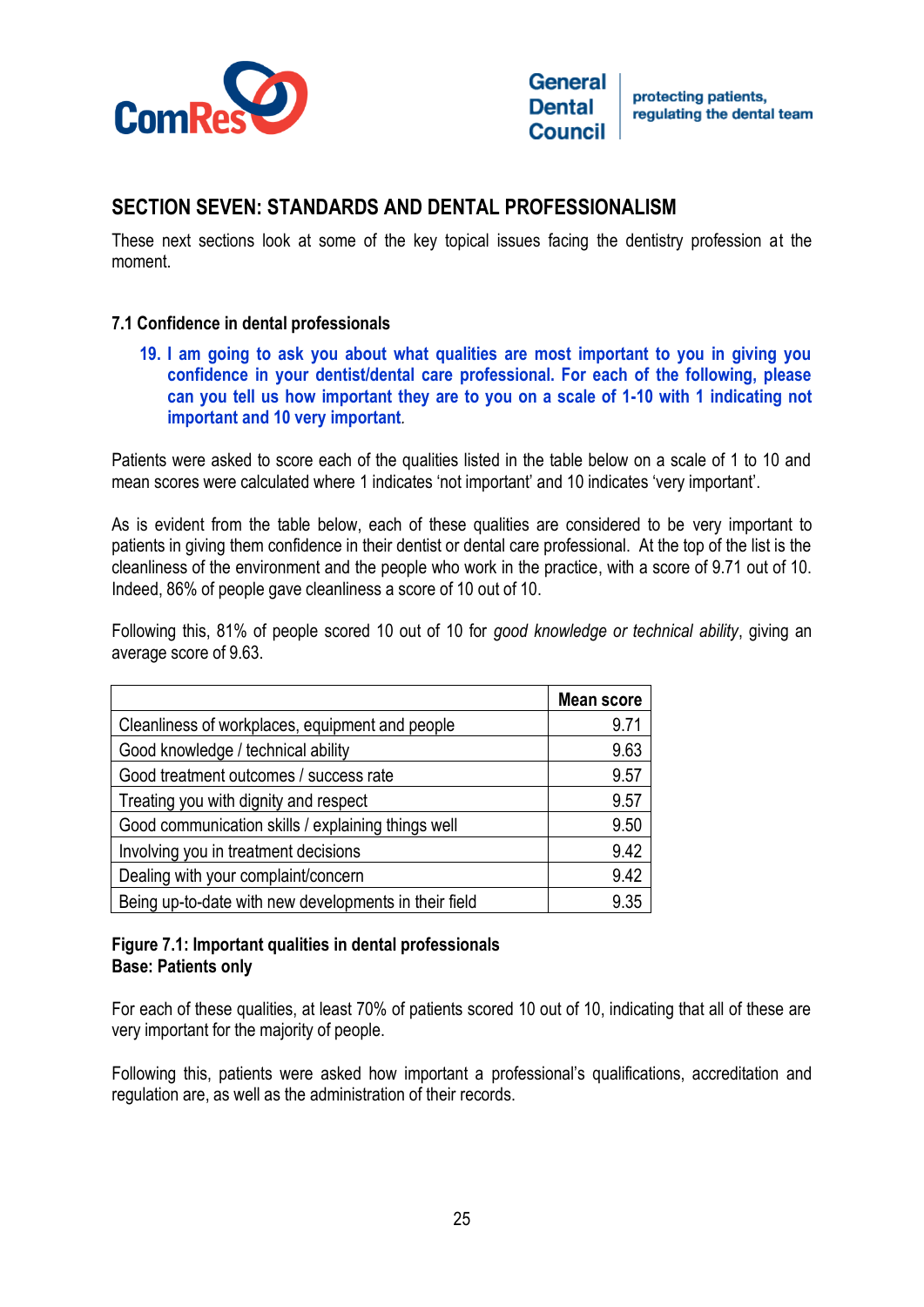

# **20. How important, or otherwise, are each of the following in giving you confidence in your dentist?**

Scores were given on a scale of 1-10 with 1 indicating 'not important' and 10 'very important'. Mean scores were calculated to aid analysis.

|                                                                       | <b>Mean scores</b> |
|-----------------------------------------------------------------------|--------------------|
| Being registered with a regulator                                     | 9.43               |
| Efficient administration of your personal records                     | 9.34               |
| Displaying clear information about treatment fees and costs           |                    |
| transparency                                                          | 9.30               |
| Having affiliation with professional bodies                           | 9.05               |
| Having formal accreditation e.g. certificate on his/her practice wall | 8.90               |
| Having letters after their name                                       | 7.79               |

# **Figure 7.2: Confidence in dental professionals Base: Patients only**

The most important of these factors for giving patients confidence in their dental professionals is being registered with a regulator, with a mean score of 9.43. Interestingly, all of these other factors receive high scores, but they are lower than those given to the qualities addressed in question 19.

In particular, the least important factor in determining public confidence in dentists is *having letters after their name* which receives a mean score of 7.79. 45% of people give this a score of 10 out of 10, but 24% give a score of 5 or below.

# **7.2 Displaying GDC registration**

**21. Would you be more or less likely to trust your dental professional if they made it clear that they are registered with the GDC in their surgery, or would it make no difference?**



**Figure 7.3: Trust in GDC registration Base: Patients only**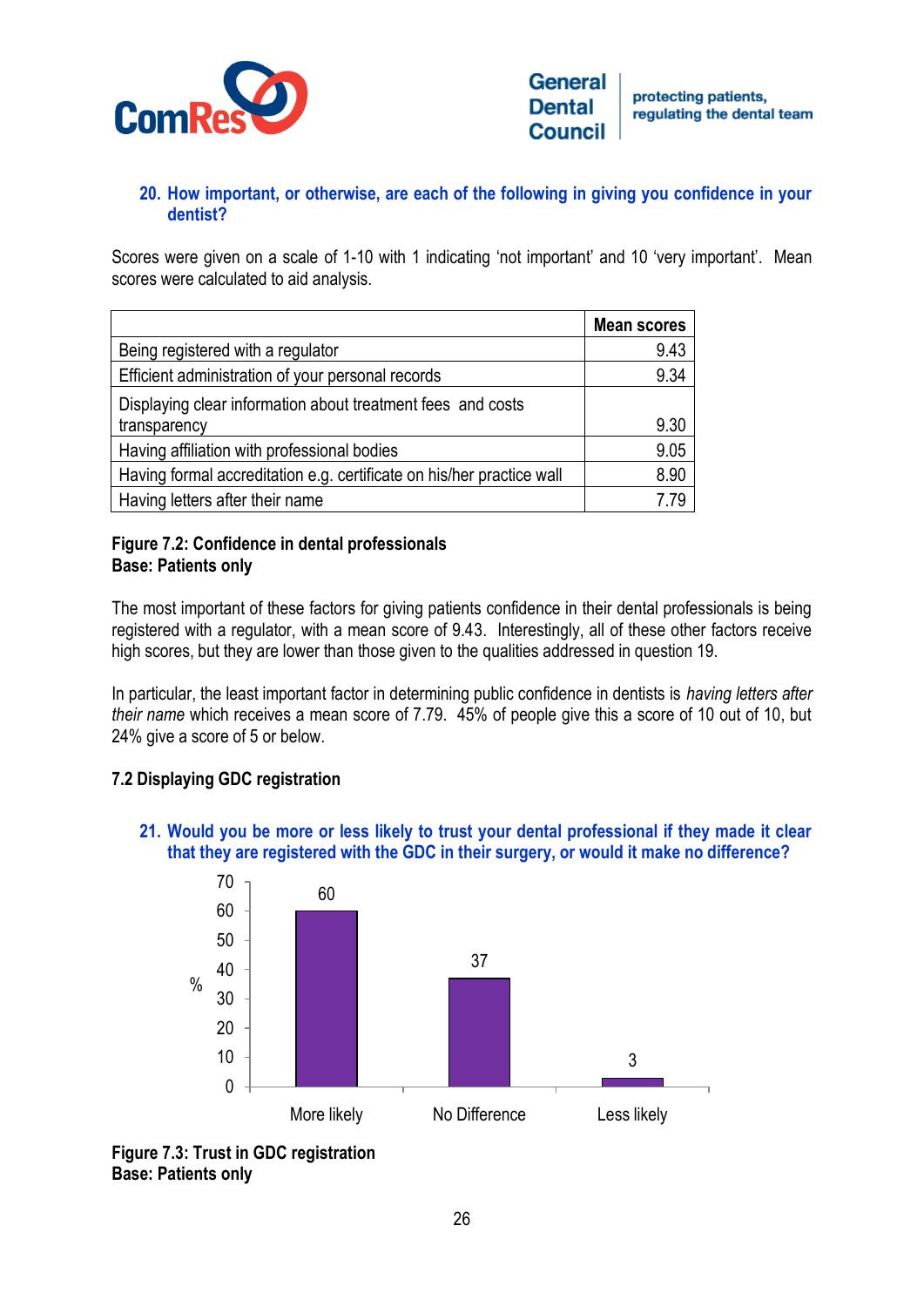

protecting patients. regulating the dental team

Encouragingly for the General Dental Council, 60% of patients would be more likely to trust their dentist if they made it clear that they are registered with the GDC in their surgery. 37% of patients said it would make no difference.

- Two thirds of people who are aged 45-65 say that they are more likely to trust their dental professional if their GDC registration was clearly displayed.
- There is a trend by social group, whereby people in social group AB are more likely than those in group DE to say that this would make them more likely to trust their dental professional – 65% and 54% respectively.

# **22. If more likely, how would you like to see this displayed?**

People who are more likely to trust a dental practitioner who displays their GDC registration were asked how they would like to see this displayed.

The chart below demonstrates that most people would like to see GDC registration displayed in the waiting room (50%) or a certificate or sticker in the practice (46%).

One in four people would like to see it displayed in the consultation room and one in five on the practice website.



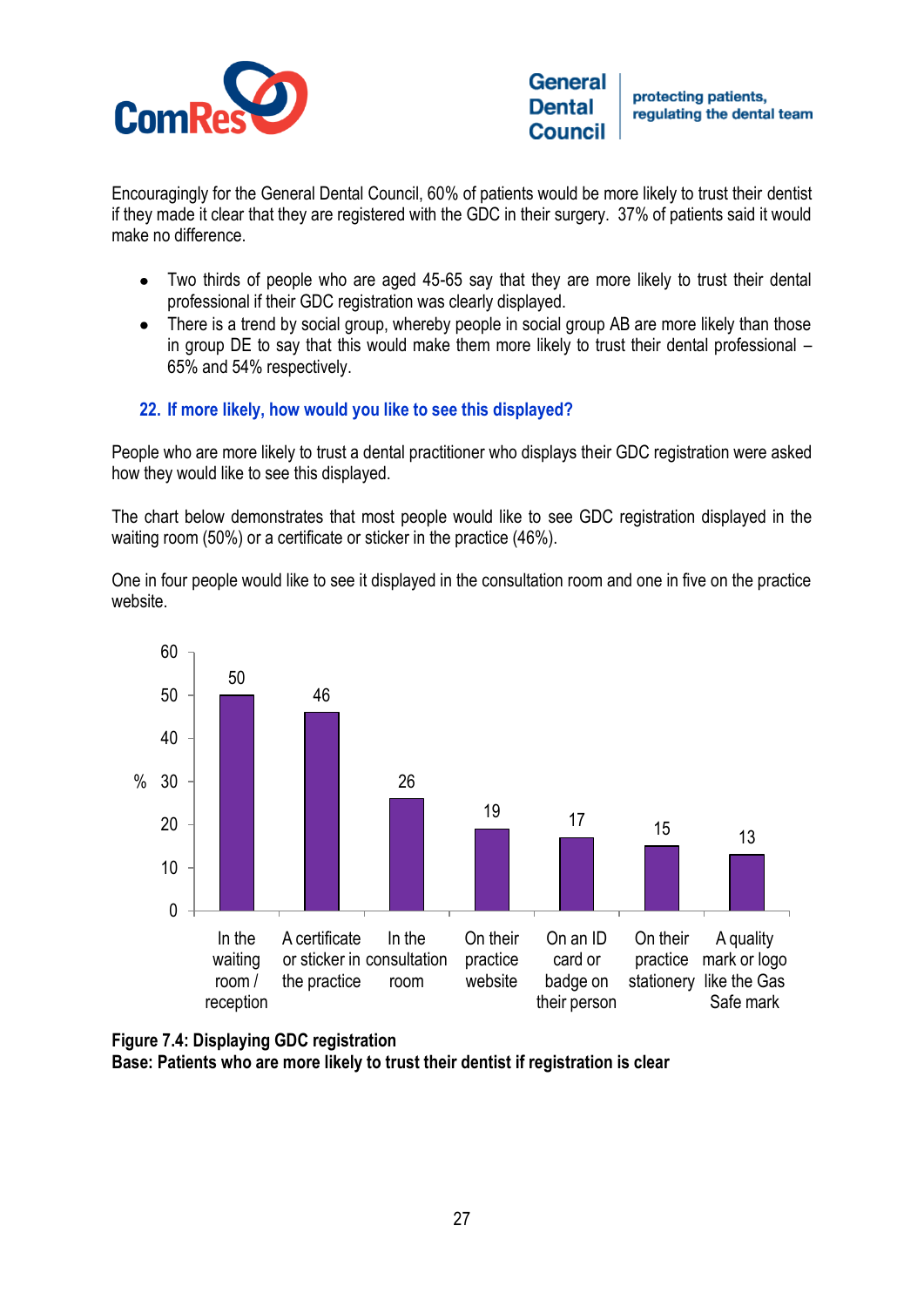

protecting patients. regulating the dental team

#### **7.3 Confidence and satisfaction with treatment**

#### **23. Now thinking about YOUR OWN EXPERIENCE, how confident or otherwise are you that your dentist/ dental care professional treats YOU fairly?**

The majority of patients are very or fairly confident that they are treated fairly by their dentist or dental care professional. 57% of patients say that they are 'very confident' and a further 38% say that they are 'fairly confident'. Just 3% of dental patients are not confident in their practitioner.



# **Figure 7.5: Confidence in fair treatment Base: Patients only**

- $\bullet$  People aged 25-34 are the age group least likely to be 'very confident'  $-48\%$ .
- 64% of patients in Scotland are very confident, which compares to 47% in Wales and 56% in Northern Ireland.
- People who have private treatment are slightly more likely to say that they are 'very confident' than those who receive NHS treatment – 64% and 55% respectively.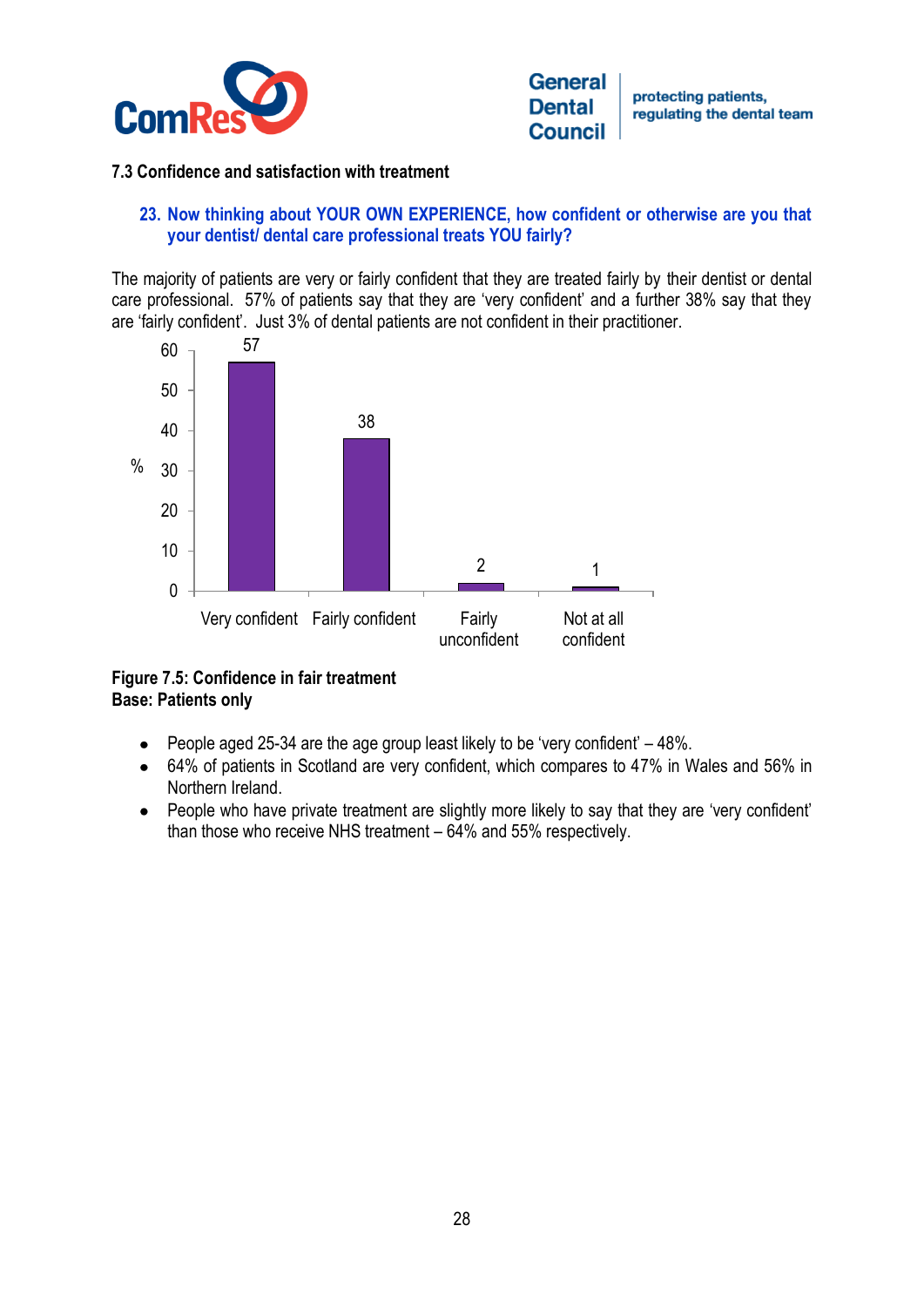

## **24. Now thinking about YOUR OWN EXPERIENCE, how satisfied or otherwise are you with your dental care or treatment***?*

Similarly, patients were asked how satisfied they are with the treatment that they receive. Fully 95% of patients are very or fairly satisfied with the treatment that they receive. The results are summarised in the chart below.





# **Figure 7.6: Satisfaction with treatment Base: All Patients**

 $\bullet$ Interestingly there are some regional differences when it comes to satisfaction in dental treatment. Patients in London area least likely to be 'very satisfied' with their treatment (42%), while more than 80% of patients in the West Midlands and in Yorkshire & Humber are 'very satisfied'.

# **25. Which of the following reasons, if any, best describe why you are confident in your experience of your dentist or dental care professional?**

Encouragingly for the profession, patients cite a number of reasons for their confidence. In particular, the professional's behaviour and treatment received is the top reason (54%) and the high quality of clinical skills and care (50%) comes in second place.

Overall, the conduct and treatment are more likely to be reasons for confidence than the cost of treatment, although one in five people say that the cost was reasonable and this gave them confidence.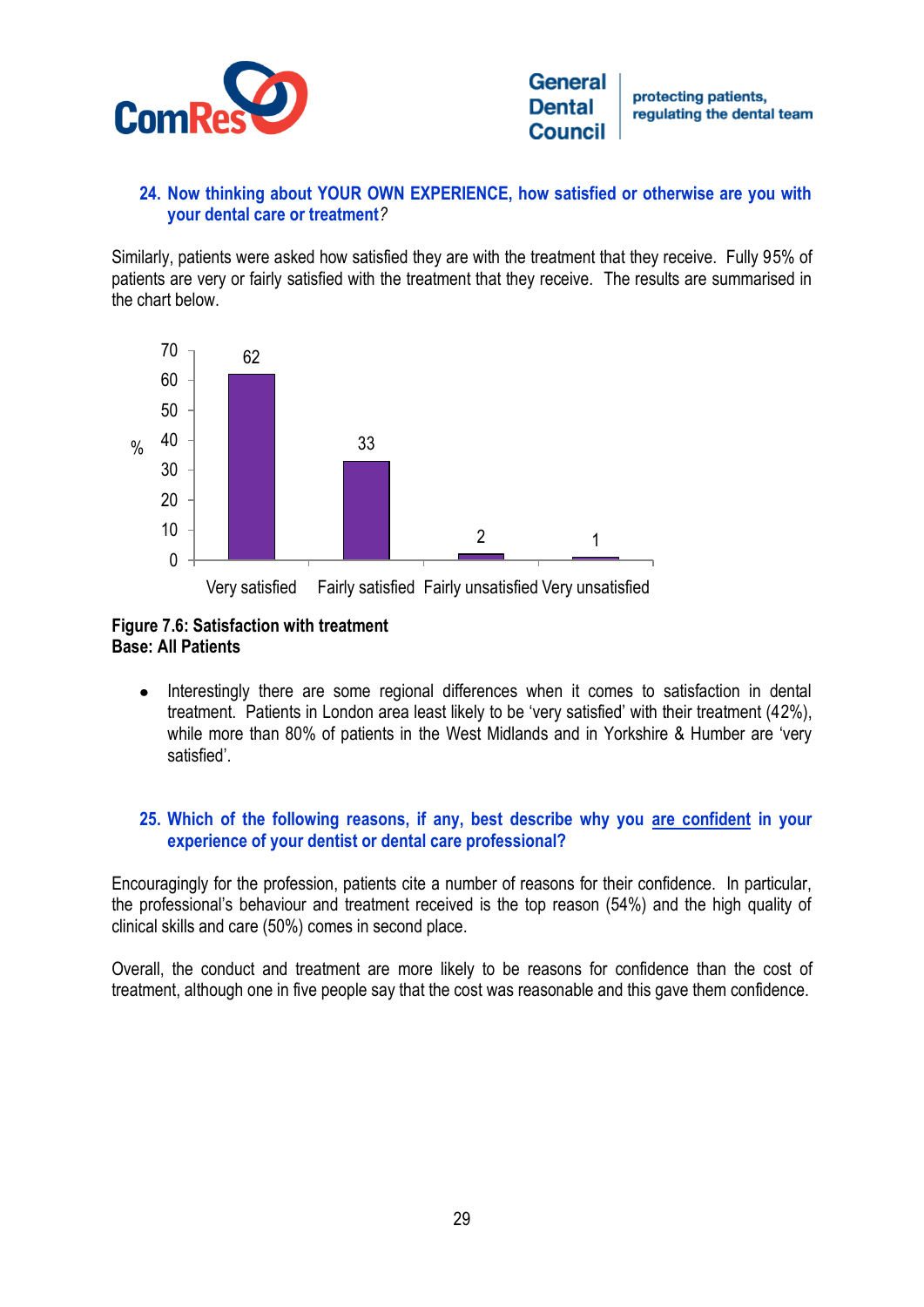

#### **Figure 7.7: Reasons for confidence Base: All Patients who are confident**

Overall these reasons are shared among both private and NHS patients, with the private patients in particular highlighting the high quality of care (57%) and good communication skills (52%) as reasons for confidence.

#### **26. Which of the following reasons if any, best describe why you are not confident in your experience of your dentist or dental care professional?**

The chart below shows the reasons why people do not have confidence in their dental practitioner. It is worth highlighting that the sample for this question is small, as few people lack confidence in their dentists or dental care professional.

However, it is worth noting that while cost is unlikely to be a factor in giving confidence, it is clearly a factor in losing confidence. One in three people say that they are not confident in their dentist or dental care professional because of the cost of the treatment. One in four people cite poor quality of care and one in five say that the information on costs or communications were poor.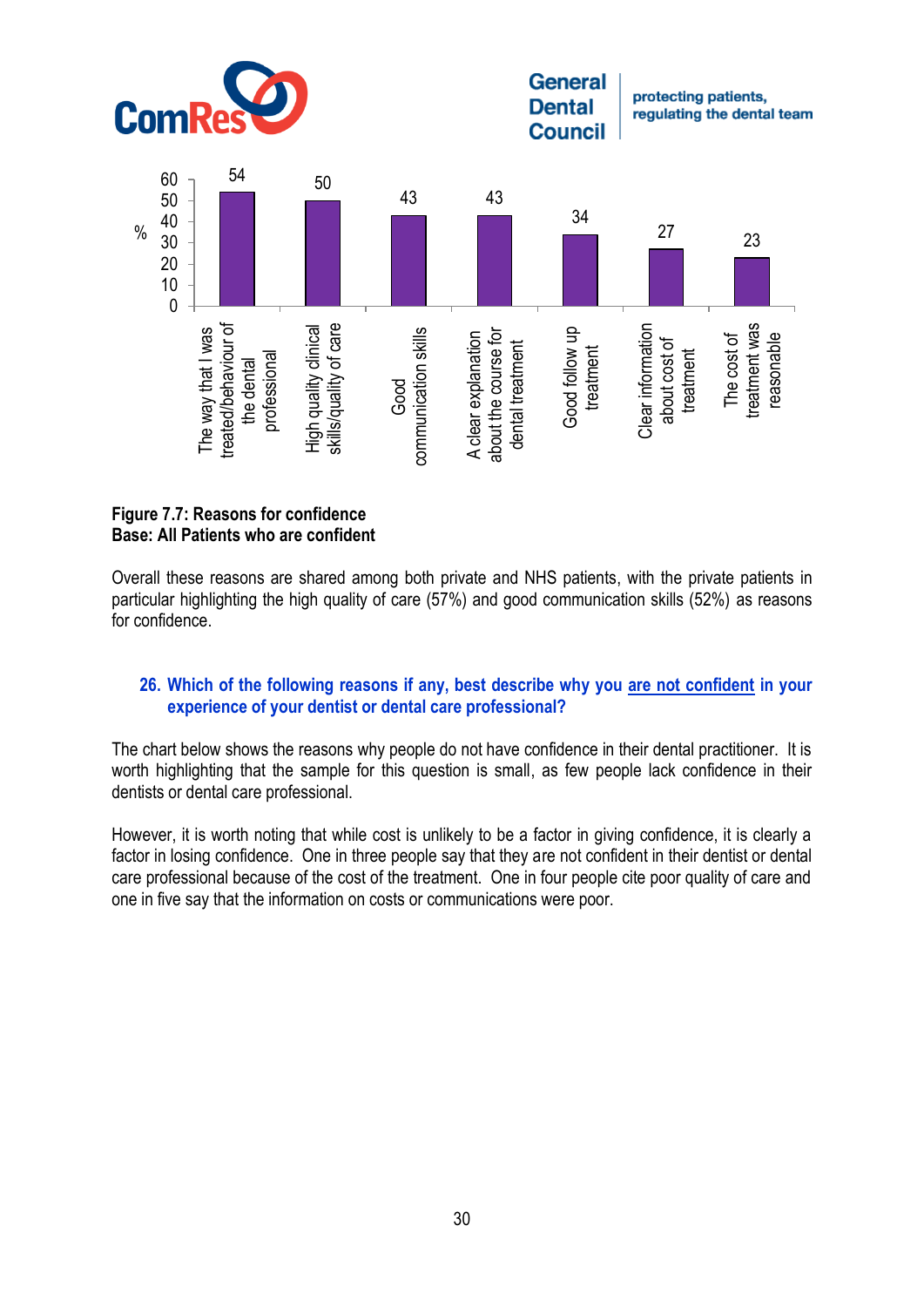

protecting patients, regulating the dental team



**Figure 7.8: Reasons for lack of confidence Base: All Patients who are not confident**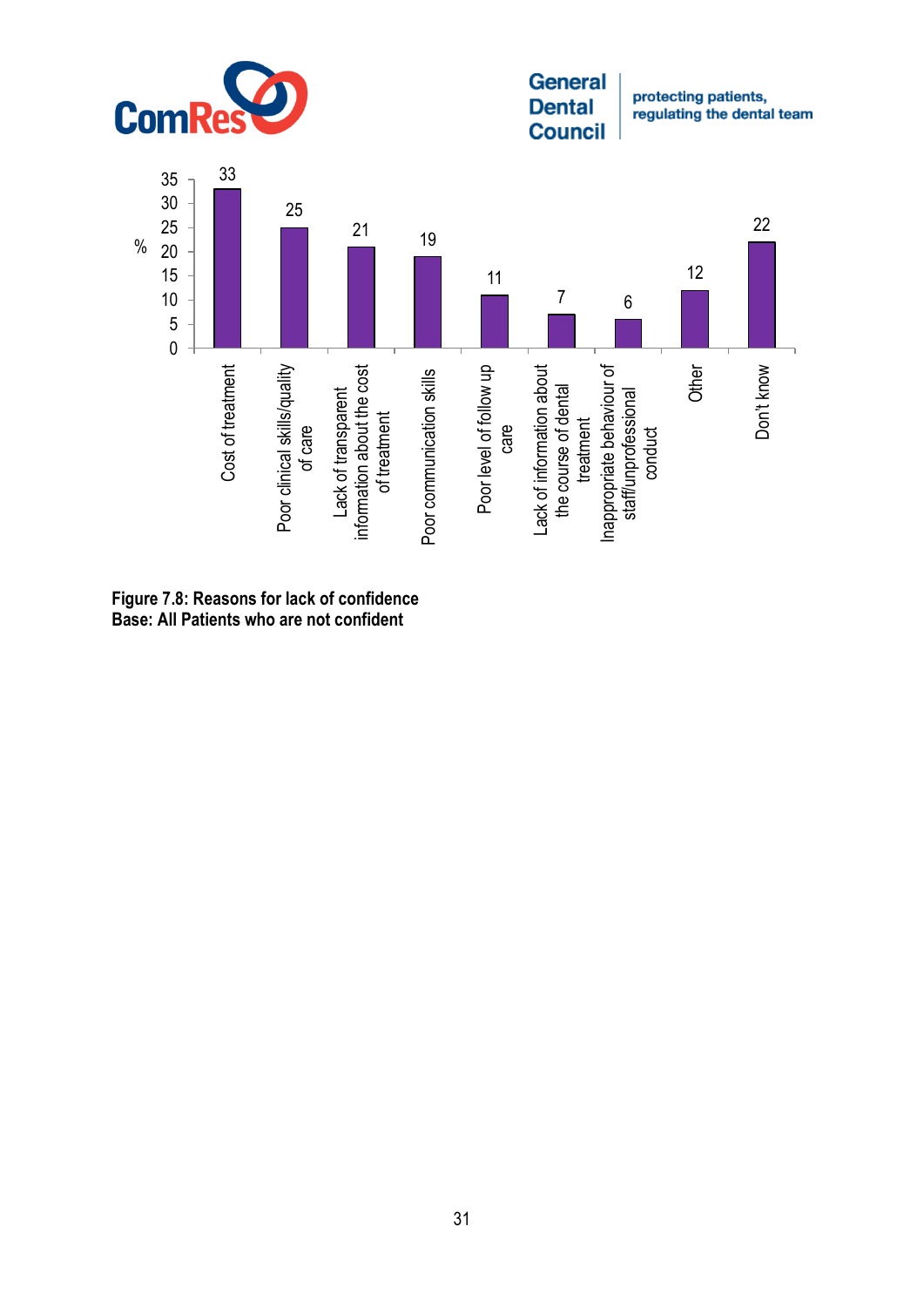

# **SECTION EIGHT: DENTAL INDEMNITY & REFERRALS**

#### **7.1 Dental indemnity**

Towards the end of the survey, we addressed the issue of dental indemnity. Respondents were informed of the position of the GDC:

"*The General Dental Council believes that patients who suffer damage as part of dental treatment should be able to recover any money they spend from the dentist/dental care professional."*

#### **27. Before this survey, were you aware or not that you could recover your costs if you suffer damage during dental treatment?**

Two thirds of people (65%) say that they were not aware that they could recover costs if they suffer damage during dental treatment; 30% of people were aware that this was the case. The General Dental Council has as an opportunity here to inform patients and members of the public of this.



**Figure 8.1: Awareness of dental indemnity Base: Patients only**

- Awareness of dental indemnity is lowest in Northern Ireland where just 17% of patients are aware that they can recover costs if they suffer damage.
- There is some difference between those who have private treatment and those who have NHS  $\bullet$ treatment. 34% of those receiving private treatment are aware of dental indemnity, compared to 28% of people with NHS treatment.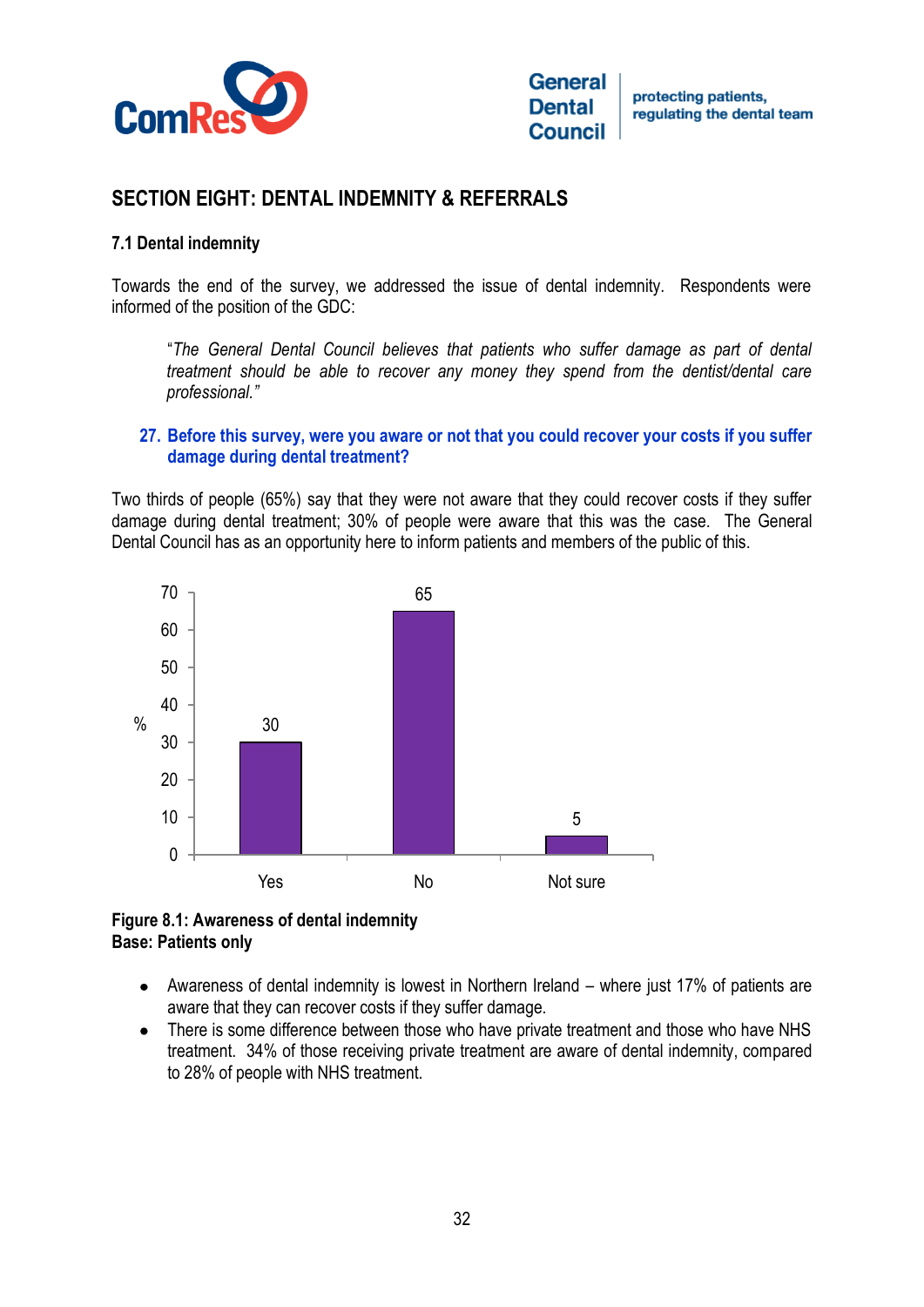

protecting patients, regulating the dental team

#### **28. How important or unimportant is it to you that all dentists should be required by law to have insurance cover to ensure that they can settle any recovery cost for claims made against them?**

Patients were asked to indicate the level of importance on a scale from 1 to 10 with 1 indicating 'not important' and 10 'very important'. Overall, patients consider this to be very important with an average score of 9.51 out of 10. Indeed, 81% of people think that this is very important, giving a score of 10 out of 10.



**Figure 8.2: Importance of dental indemnity Base: Patients only**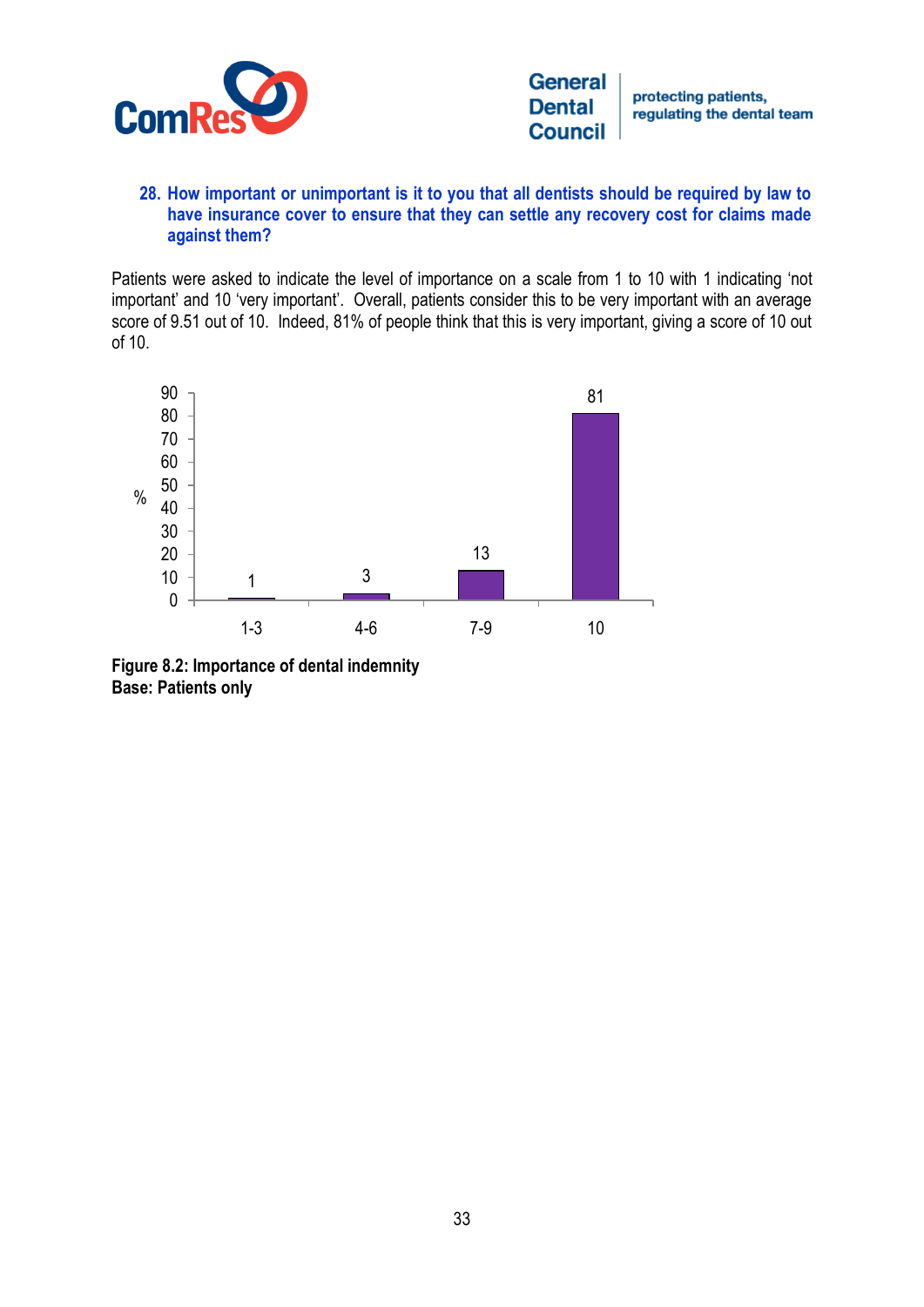

#### **7.2 Direct access to dental professionals**

Finally, respondents were asked about their opinions on direct access to dental professionals in place of referrals. Respondents were informed of the current system and were asked whether they would prefer to change it or to maintain the status quo:

*"At the moment, only dentists are recognised as being sufficiently trained and competent to diagnose disease and prepare a comprehensive treatment plan for people. If you would like treatment by a trained dental professional, other than a dentist (for example a dental hygienist or therapist), you need to be referred by your dentist first."* 

#### **29. Would you prefer to be able to go straight to a dental professional yourself without being referred by a dentist, or do you prefer the current system which requires a referral?**



#### **Figure 8.3: Access to dental professionals Base: Patients only**

It is evident from the chart above that opinion is split over whether to maintain the current system, or whether people should be able to go straight to another dental professional – 48% and 41% respectively.